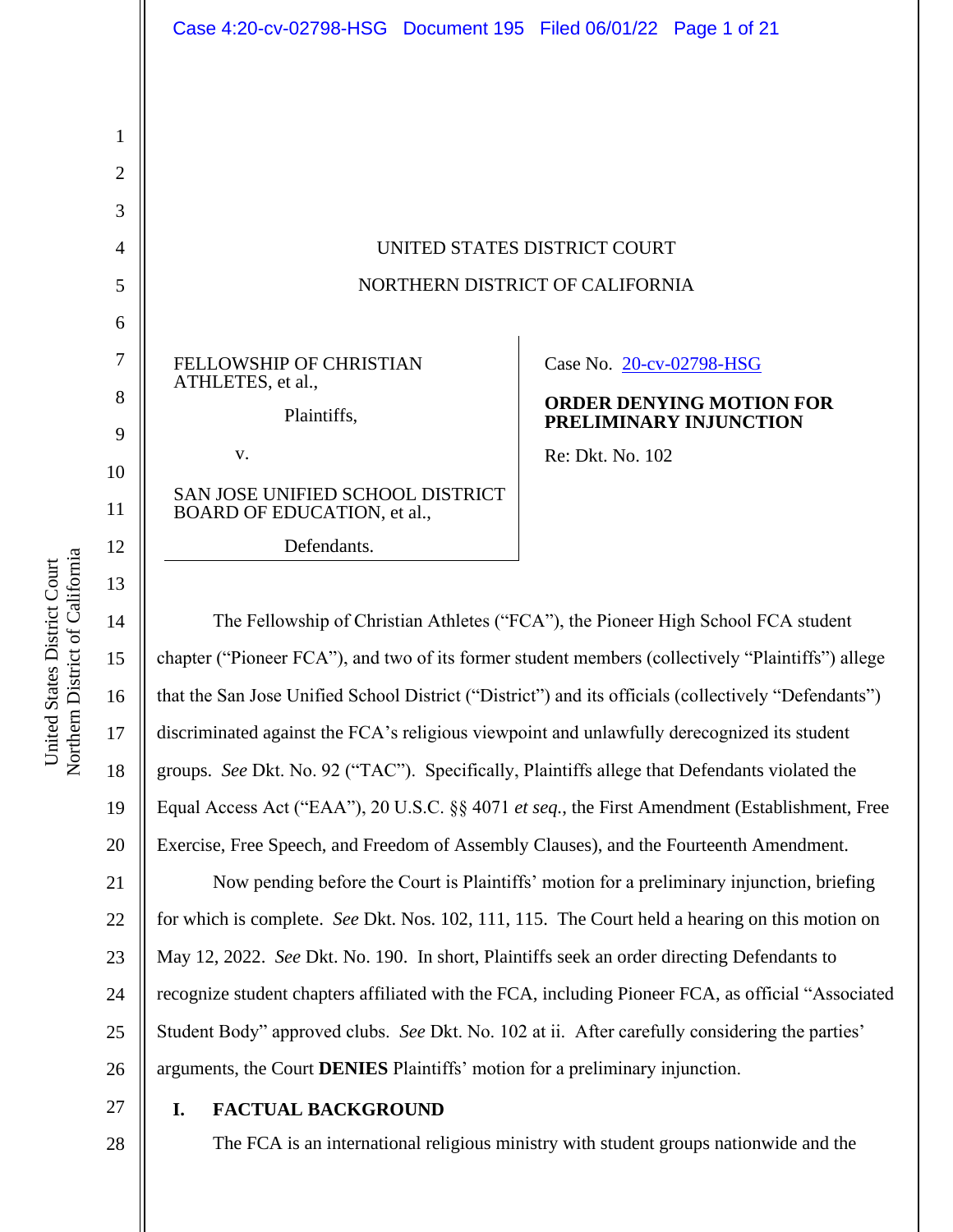mission "to lead every coach and athlete into a growing relationship with Jesus Christ and his Church." TAC  $\P$  2, 39. As a part of its mission, the FCA has student chapters at colleges, high schools, and middle schools across the country. *Id.* ¶ 40. These student chapters are led by student leaders, who must be approved by the FCA. *See id.* ¶ 117.

10 16 Although there are no membership requirements to participate in FCA-affiliated student groups, Plaintiffs represent that the FCA requires student leaders to "agree and live in accordance with [FCA's] core religious beliefs and religious standards as expressed in the Student Leadership Application" and FCA's Statement of Faith. *Id.* ¶¶ 42, 48; *see also* TAC Ex. B (Student Leadership Application) and Ex. C at 6 (Statement of Faith). The student leadership application explains that "Each FCA representatives [*sic*] shall affirm their agreement with FCA's Christian beliefs and shall not subscribe to or promote any religious beliefs inconsistent with these beliefs." TAC Ex. B at 3. It also states that student leaders "shall at all times . . . endeavor to conduct themselves in a manner that affirms biblical standards of conduct in accordance with FCA's Christian beliefs. Such conduct standards include FCA's Youth Protection Policy and Sexual Purity Statement." TAC Ex. B at 3; *see also* TAC ¶ 125 ("FCA student leaders must agree with FCA's Sexual Purity Statement."). FCA's Sexual Purity Statement states: God desires His children to lead pure lives of holiness. The Bible teaches that the appropriate place for sexual expression is in the context of a marriage relationship. marriage is one man and one woman in a lifelong commitment. While upholding God's standard of holiness, FCA strongly affirms God's love and redemptive power in the individual who chooses to follow Him. FCA's desire is to encourage individuals to trust in Jesus and turn away from any impure lifestyle.

22 TAC Ex.  $E<sup>1</sup>$ 

- Plaintiffs allege that prior to the Spring of 2019, FCA student chapters existed at District
- 24 high schools Pioneer, Willow Glen, and Leland as recognized student organizations under the
- 25

23

28 111 at 2-3. Plaintiffs assert that this was a version of the Sexual Purity Statement "previously used by a different FCA region." TAC  $\P$  7.

1

2

3

4

5

6

7

8

9

11

12

13

14

15

17

18

19

20

<sup>26</sup> 27  $1$  The version of the Sexual Purity Statement brought to Defendants' attention in Spring 2019 read: "God desires his children to lead pure lives of holiness. The Bible is clear in teaching on sexual sin including sex outside of marriage and homosexual acts. Neither heterosexual acts outside of marriage nor any homosexual act constitute an alternative lifestyle acceptable to God." Dkt. No.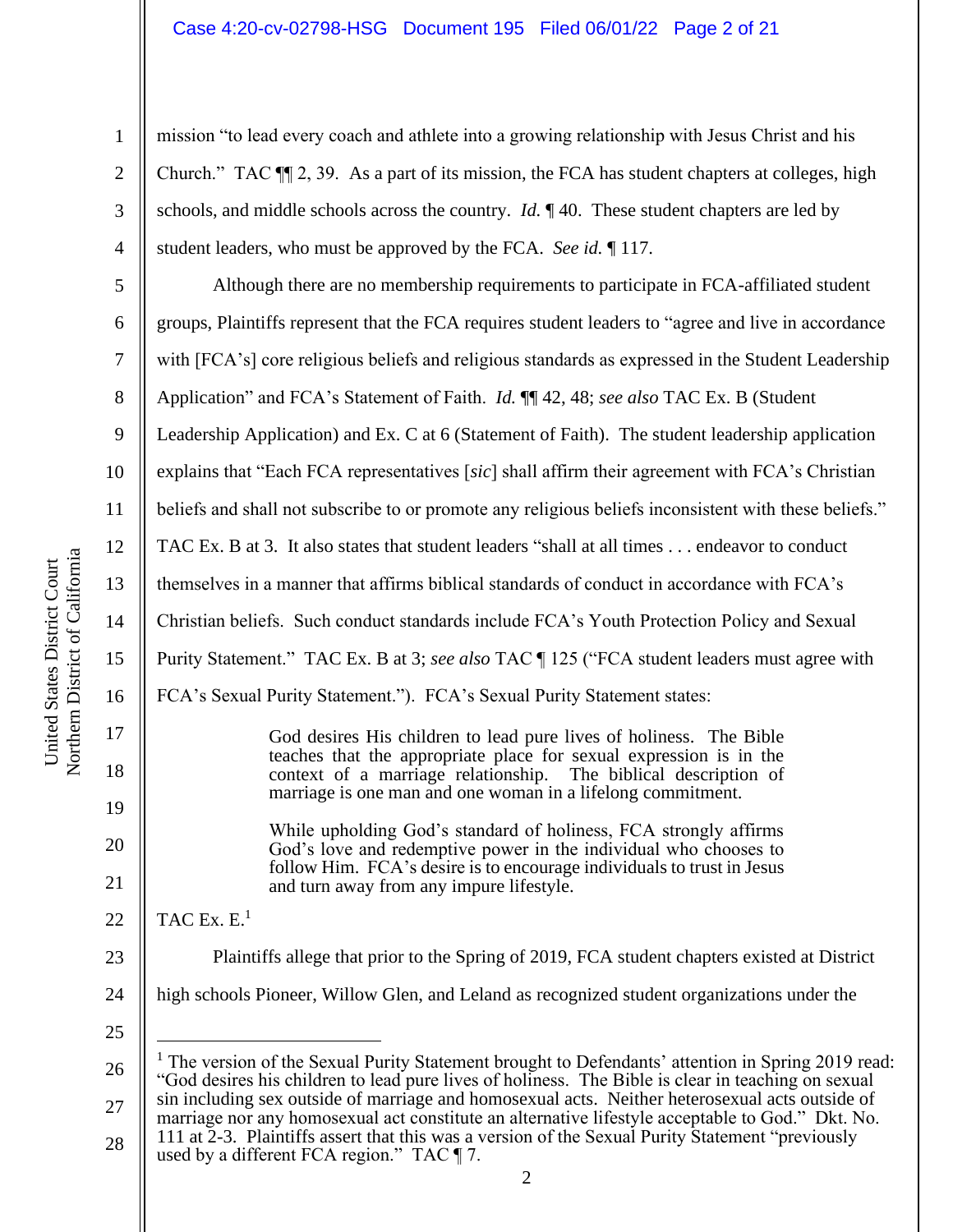1 2 3 4 5 6 7 8 9 10 11 Associated Student Body ("ASB") program. TAC ¶¶ 9, 10; Dkt. No. 102 at 3. Plaintiffs allege that in April 2019, a teacher at Pioneer High School posted the FCA Statement of Faith and a version of the Sexual Purity Statement on his classroom whiteboard with the statement: "I am deeply saddened that a club on Pioneer's campus asks its members to affirm these statements. How do you feel?" TAC ¶ 60; Dkt. No. 102 at 5. According to Plaintiffs, in or around May 2019 the District revoked ASB recognition for the FCA student groups at Pioneer, Willow Glen, and Leland high schools. TAC  $\P$  9, 10, 65. Plaintiffs allege that "[t]he District justified its hostile treatment of FCA under its non-discrimination policy, saying that FCA was wrong to ask its student leaders to agree with religious beliefs the District found objectionable." Dkt. No. 102 at 1. The District's non-discrimination policies are described in District Board Policies 0410 and 5145.3 (collectively "Board Policies"). At the preliminary injunction hearing, Plaintiffs'

12 counsel confirmed that the Board Policies took effect prior to April 2019 and have remained

substantially unchanged since April 2019.

Board Policy 0410, titled "Nondiscrimination in District Programs and Activities," states: The Governing Board is committed to equal opportunity for all individuals in district programs and activities. District programs, and activities, and practices shall be free from discrimination based on gender, gender identity and expression, race, color, religion, ancestry, national origin, immigration status, ethnic group, pregnancy, marital or parental status, physical or mental disability, sexual orientation or the perception of one or more of such characteristics. The Board shall promote programs which ensure that any discriminatory practices are eliminated in all district activities. Any school employee who observes an incident of discrimination, harassment, intimidation, or bullying or to whom such an incident is reported shall report the incident to the Coordinator or principal, whether or not the victim files a complaint.

Dkt. No. 102-1 at 331 ("Board Policy 0410"). Board Policy 5145.3, titled "Nondiscrimination / Harassment," states:

All district programs and activities within a school under the jurisdiction of the superintendent of the school district shall be free from discrimination, including harassment, with respect to the actual or perceived ethnic group, religion, gender, gender identity, gender expression, color, race, ancestry, national origin, and physical or mental disability, age or sexual orientation. The Governing Board desires to provide a safe school environment that allows all students equal access to District programs and activities regardless of actual or perceived ethnicity, religion, gender, gender identity, gender expression, color, race, ancestry, nation origin, physical or mental disability, sexual orientation, or any other classification protected by law.

13

14

15

16

17

18

19

20

21

22

23

24

25

26

27

28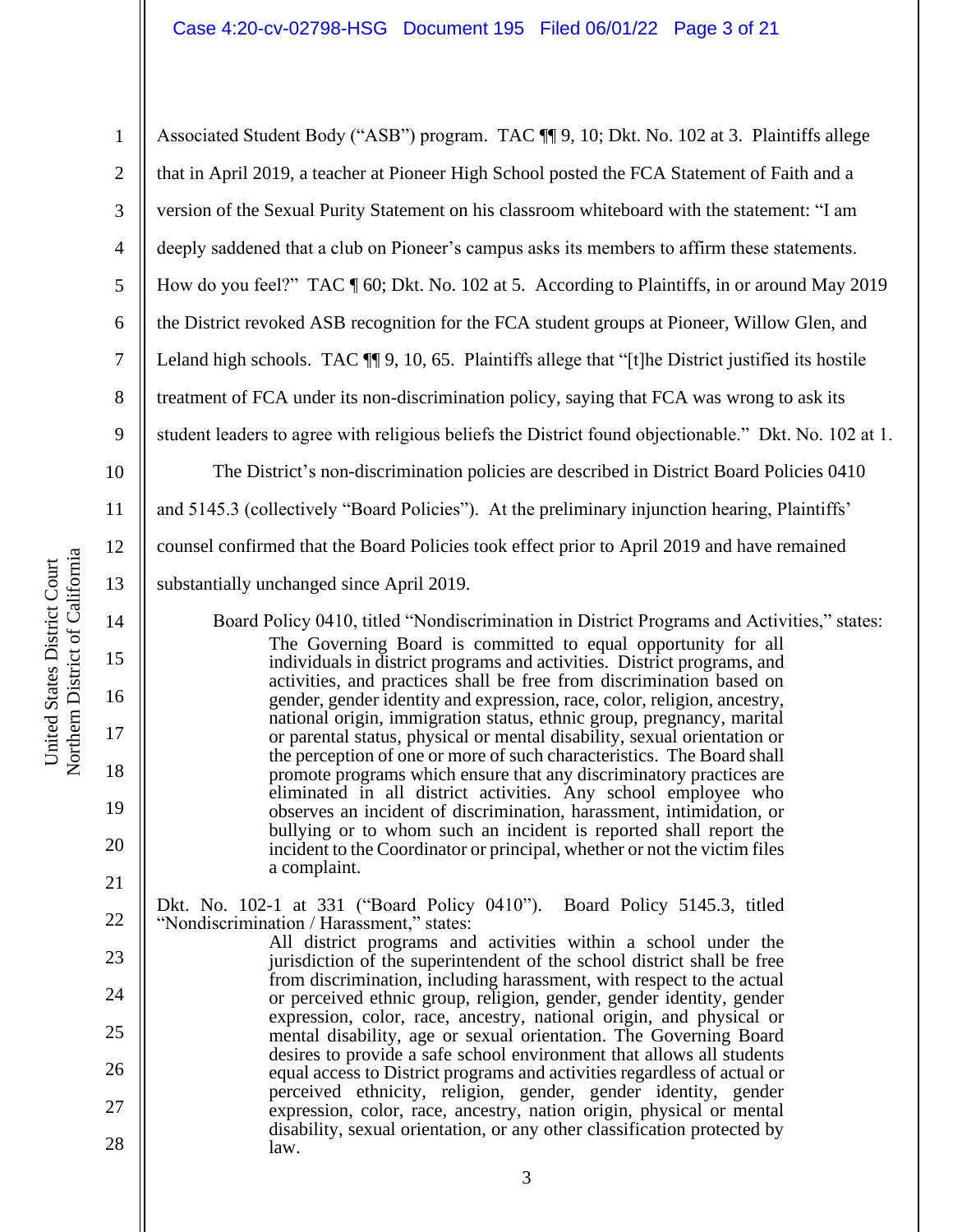## Case 4:20-cv-02798-HSG Document 195 Filed 06/01/22 Page 4 of 21

1 *Id.* at 335 ("Board Policy 5145.3").

2 3 4 5 6 7 8 9 10 11 12 13 14 15 16 17 18 19 20 21 22 23 24 25 26 27 28 Plaintiffs allege that in the Spring of 2020, the District created an "ASB Affirmation Form" that all ASB clubs must complete. TAC ¶ 145; Dkt. No. 102 at 7. The ASB Affirmation Form cites the Board Policies and reads, in relevant part: All ASB recognized student groups are governed by a policy of nondiscrimination. Neither the District, the ASB, nor any ASB recognized students groups shall discriminate against any student or group of students or any other person on any unlawful basis, including on the basis of gender, gender identity and or expression, race, inclusive of traits historically associated with race, including but not limited to, hair texture and protective hairstyles, such as braids, locks, and twists, color, religion, ancestry, national origin, immigration status, ethnic group, pregnancy, marital or parental status, physical or mental disability, sexual orientation, or the perception of one or more of such characteristics, or on the basis of association with a person who has or is perceived to have any of those characteristics. TAC Ex. H. ASB club student leaders are then required to affirm the following statements: We shall allow any currently enrolled student at the school to participate in, become a member of, and seek or hold leadership positions in the organization, regardless of his or her status or beliefs. We shall not adopt or enforce any membership, attendance, participation, or leadership criteria that excludes any student based on gender, gender identity and or expression, race, inclusive of traits historically associated with race, including but not limited to, hair texture and protective hairstyles, such as braids, locks, and twists, color, religion, ancestry, national origin, immigration status, ethnic group, pregnancy, marital or parental status, physical or mental disability, sexual orientation, based on the perception of one or more of such characteristics or based on association with a person who has or is perceived to have any of those characteristics. We may adopt non-discriminatory criteria regarding being a member, leader or representative of the organization, or exercising voting privileges, such as regular attendance at group meetings, participation in group events, participation in the group for a minimum period of time, or participation in orientation or training activities. Membership levels (e.g., voting versus non-voting membership) will not be based on any prohibited discriminatory criteria. We shall select our leaders (including officers or other representatives) by a democratic method. [AR 6145.5 (Student Organizations and Equal Access)] We shall comply with District and school site policies and regulations as well as all applicable laws, whether on or off campus. Failure to comply with applicable standards may result in the revocation or non-renewal of recognition, loss of privileges, student discipline, or other sanctions.

Northern District of California Northern District of California United States District Court United States District Court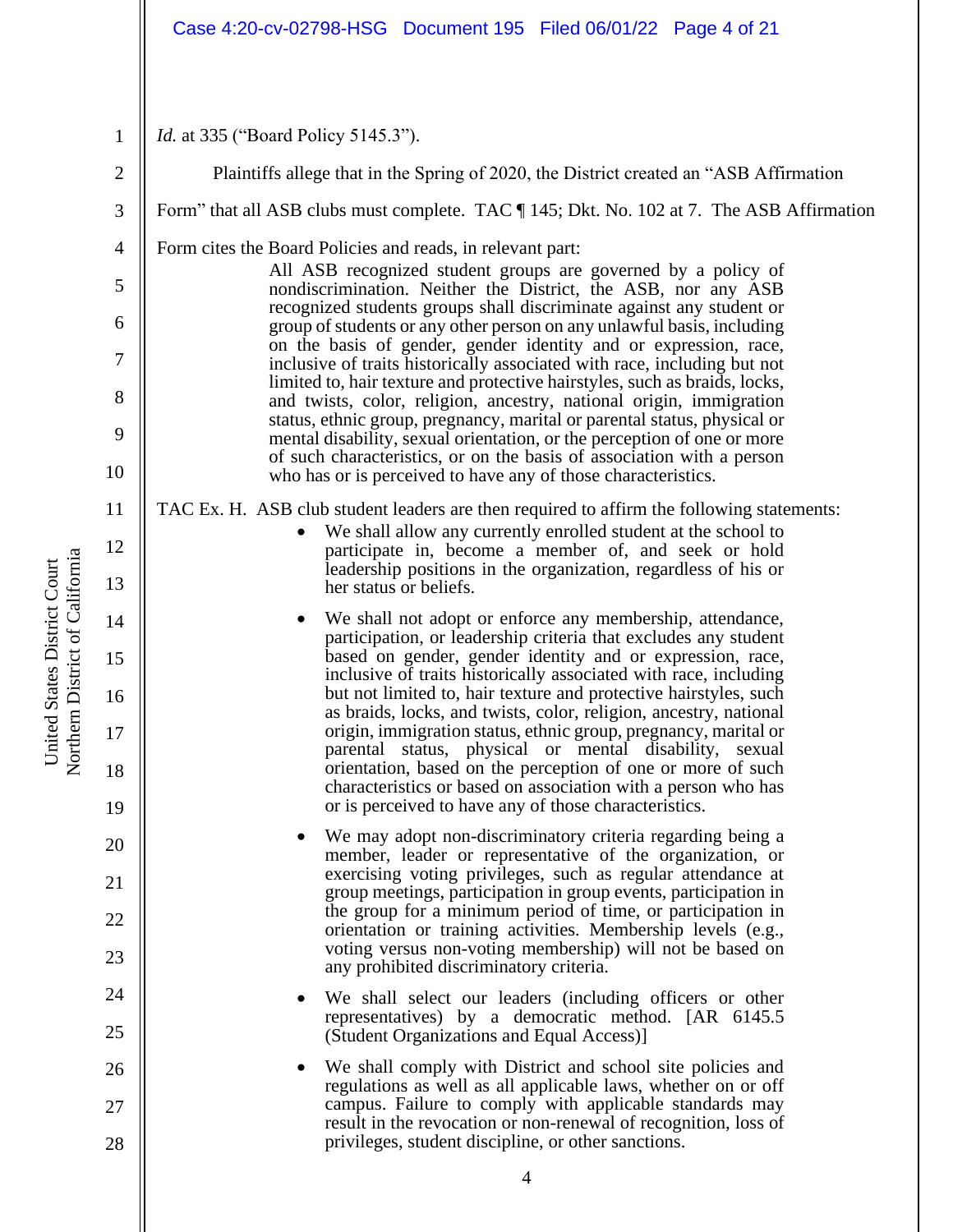- We shall not restrict eligibility for membership, attendance, participation, or leadership to any student in violation of the District's nondiscrimination policies.
- We shall not engage in any conduct in violation of the District's anti-hazing policies.
- *Id.*

2

3

4

5

6

7

8

9

10

11

12

13

14

15

16

17

18

19

20

21

22

23

24

25

According to Plaintiffs, after losing ASB recognition, Pioneer FCA became a "student interest group," meaning it meets on campus but does not receive the benefits of ASB recognition such as access to ASB bank accounts or being listed in the yearbook. Dkt. No. 102 at 6. Plaintiffs assert that the Leland and Willow Glen FCA chapters, on the other hand, "dissolved completely" after losing ASB recognition. *Id.* at 7.<sup>2</sup>

Plaintiffs allege that Pioneer FCA's application for ASB recognition during the 2019-2020 school year was denied. TAC  $\P$  70. During the 2020-2021 school year, Plaintiffs explain, clubs did not meet in person due to the Covid-19 pandemic and all groups were granted conditional approval, including Pioneer FCA. Dkt. No. 102 at 7. Plaintiffs allege that "Pioneer FCA's leaders and members are eager to regain ASB recognition but face insurmountable barriers to receiving it *without* an injunction." Dkt. No. 115 at 15 (emphasis in original). Plaintiffs represent that school officials have said FCA chapters "with the 'same leadership requirements' as at the time of derecognition are ineligible for recognition." Dkt. No. 102 at 11. Additionally, Plaintiffs argue that they cannot apply for ASB recognition without abdicating their rights because the application involves signing the ASB Affirmation Form. *See* Dkt. No. 115 at 15. At the preliminary injunction hearing, Plaintiffs' counsel represented that Pioneer FCA continues to meet and that the group recently met on campus, albeit without the benefit of ASB recognition.

**II. LEGAL STANDARD**

A preliminary injunction is a matter of equitable discretion and is "an extraordinary remedy that may only be awarded upon a clear showing that the plaintiff is entitled to such relief." *Winter v. Nat. Res. Def. Council, Inc.*, 555 U.S. 7, 22 (2008). "A plaintiff seeking preliminary

<sup>27</sup> 28  $2$  There is no allegation that the Leland and Willow Glen FCA Chapters could not have similarly met as a student interest group. Defendants contend that the Leland and Willow Glen FCA Chapters were permitted to meet as student interest groups, but that the groups became defunct after student leaders graduated. Dkt. No. 111 at 3-4.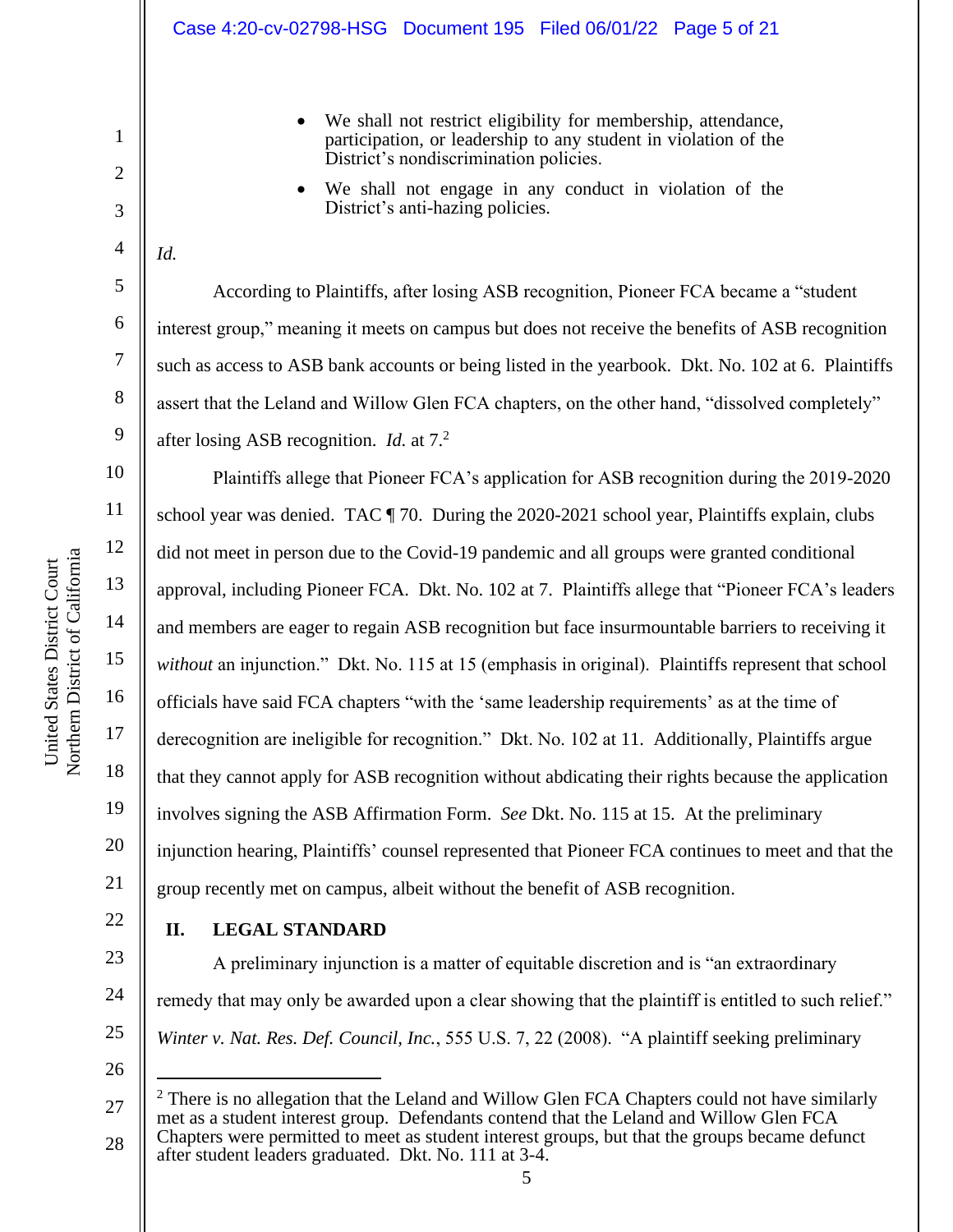2

3

4

5

6

7

8

9

16

United States District Court

Northern District of California United States District Court

17

18

19

20

21

injunctive relief must establish that [it] is likely to succeed on the merits, that [it] is likely to suffer irreparable harm in the absence of preliminary relief, that the balance of equities tips in [its] favor, and that an injunction is in the public interest." *Id.* at 20. Alternatively, an injunction may issue where "the likelihood of success is such that serious questions going to the merits were raised and the balance of hardships tips sharply in [the plaintiff's] favor," provided that the plaintiff can also demonstrate the other two *Winter* factors. *All. for the Wild Rockies v. Cottrell*, 632 F.3d 1127, 1131–32 (9th Cir. 2011) (citation and internal quotation marks omitted). Under either standard, Plaintiffs bear the burden of making a clear showing that they are entitled to this extraordinary remedy. *Earth Island Inst. v. Carlton*, 626 F.3d 462, 469 (9th Cir. 2010). The most important *Winter* factor is likelihood of success on the merits. *See Disney Enters., Inc. v. VidAngel, Inc.*, 869 F.3d 848, 856 (9th Cir. 2017).

There are two types of injunctions. "A mandatory injunction orders a responsible party to take action, while a prohibitory injunction prohibits a party from taking action and preserves the status quo pending a final resolution on the merits." *Arizona Dream Act Coal. v. Brewer*, 757 F.3d 1053, 1060 (9th Cir.2014) (internal quotations and citations omitted). Mandatory preliminary relief "goes well beyond simply maintaining the status quo" and is "particularly disfavored." *Anderson v. U.S.*, 612 F.2d 1112, 1114 (9th Cir. 1979). "When a mandatory preliminary injunction is requested, the district court should deny such relief unless the facts and law clearly favor the moving party." *Stanley v. Univ. of S. Cal.*, 13 F.3d 1313, 1320 (9th Cir. 1994) (internal quotations and citations omitted).

**III. ANALYSIS**

22 23 24 25 26 27 28 Plaintiffs seek an injunction requiring Defendants to recognize student chapters affiliated with the FCA, including Pioneer FCA, as official ASB clubs. Plaintiffs allege that the District derecognized the FCA clubs at District high schools Pioneer, Willow Glen, and Leland in May 2019. TAC ¶ 65. Plaintiffs brought this case in April 2020, *see* Dkt. No. 1, at which time no FCA groups had ASB club status at any District school. Thus, the status quo is that the District has no ASB-recognized FCA clubs, and Plaintiffs are asking to change this current state by requiring the District to extend ASB recognition to FCA groups. Because Plaintiffs ask the Court to order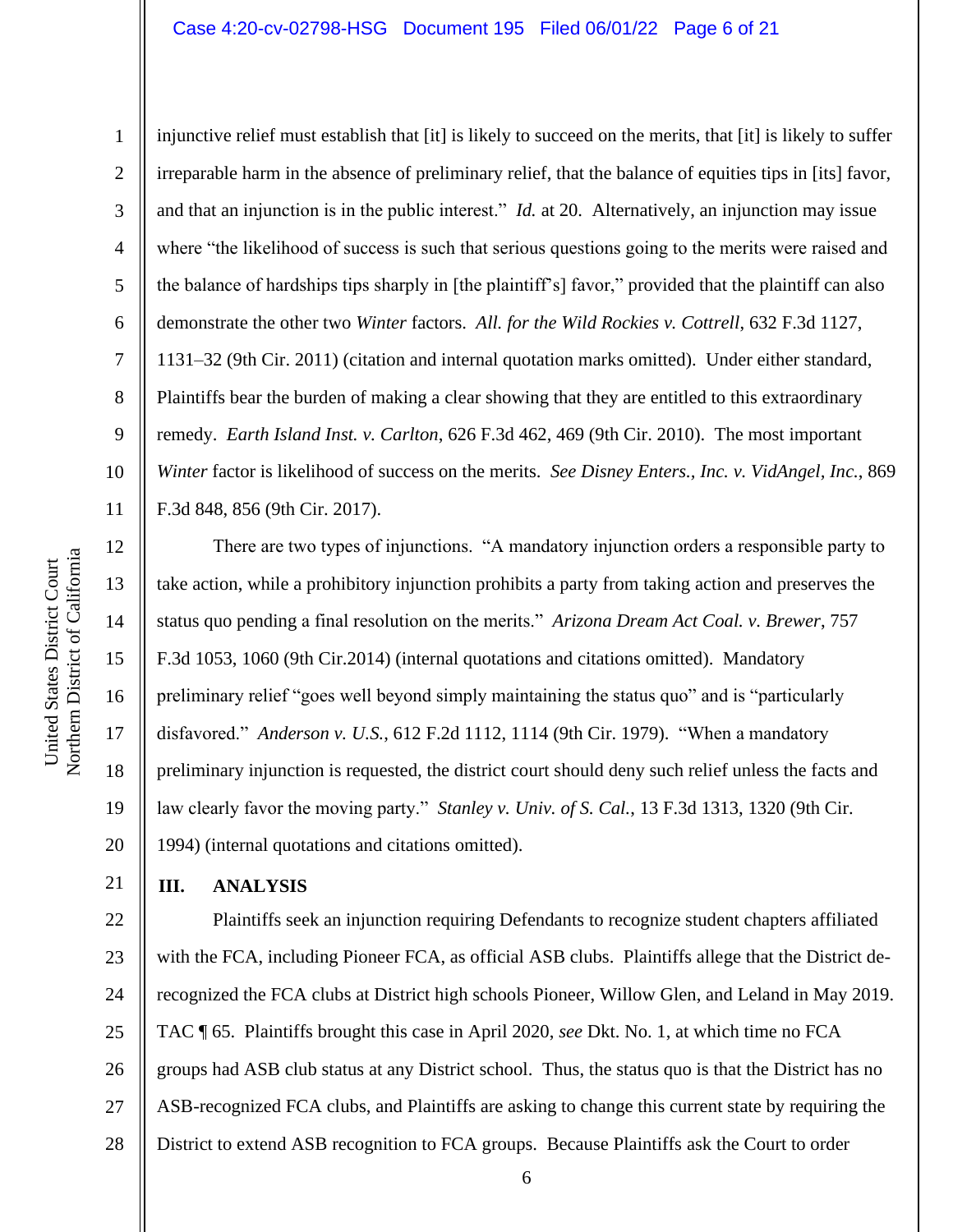Defendants to take action, they must meet the "heightened standard" required for issuance of a mandatory preliminary injunction and show that the "facts and law clearly favor" Plaintiffs. *See Katie A., ex rel. Ludlin v. Los Angeles Cty*, 481 F.3d 1150, 1156 (9th Cir. 2007) (citing *Stanley v. Univ. of S. Cal.*, 13 F.3d at 1320).

#### **A. Likelihood of Success**

Plaintiffs allege that the District's non-discrimination policy, and its enforcement as to them, violate their rights under the Constitution and the EAA. The District's non-discrimination policy (the "Policy") is set out in Board Policies 0410 and 5145.3 and the ASB Affirmation Form. It prohibits discrimination based on any "classification protected by law" including "discrimination based on . . . religion . . . [or] sexual orientation." Board Policy 0410; *see also*  Board Policy 5145.3 ("All district programs and activities . . . shall be free from discrimination . . . with respect to the actual or perceived ethnic group, religion, gender, gender identity, gender expression, color, race, ancestry, national origin, and physical or mental disability, age or sexual orientation."). As explained in the ASB Affirmation Form, ASB clubs must "allow any currently enrolled student at the school to participate in, become a member of, and seek or hold leadership positions in the organization, regardless of his or her status or beliefs," but the clubs can adopt "non-discriminatory" membership or leadership criteria so long as the clubs do not exclude "any student based on gender, gender identity . . ., race, . . . national origin, immigration status, ethnic group, pregnancy, marital or parental status, physical or mental disability, [or] sexual orientation . . . ." TAC Ex. H.

21 22 23 24 25 26 In their motion for preliminary injunction, Plaintiffs raise arguments attacking both the validity of the Policy as written and the District's practices in enforcing the Policy. Judge Koh, to whom this case was originally assigned, already dismissed with prejudice Plaintiffs' facial invalidity claims.<sup>3</sup> As she noted, the District's Policy, on its face, is permissible under Ninth Circuit precedent, namely *Alpha Delta Chi-Delta Chapter v. Reed*, 648 F.3d 790 (9th Cir. 2011), and *Truth v. Kent School Dist.*, 542 F.3d 634 (9th Cir. 2008), which ratified similar school policies

27

<sup>3</sup> On January 21, 2022, the case was reassigned to the undersigned. *See* Dkt. No. 152.

1

2

3

4

5

6

7

8

9

10

11

12

13

14

15

16

17

18

19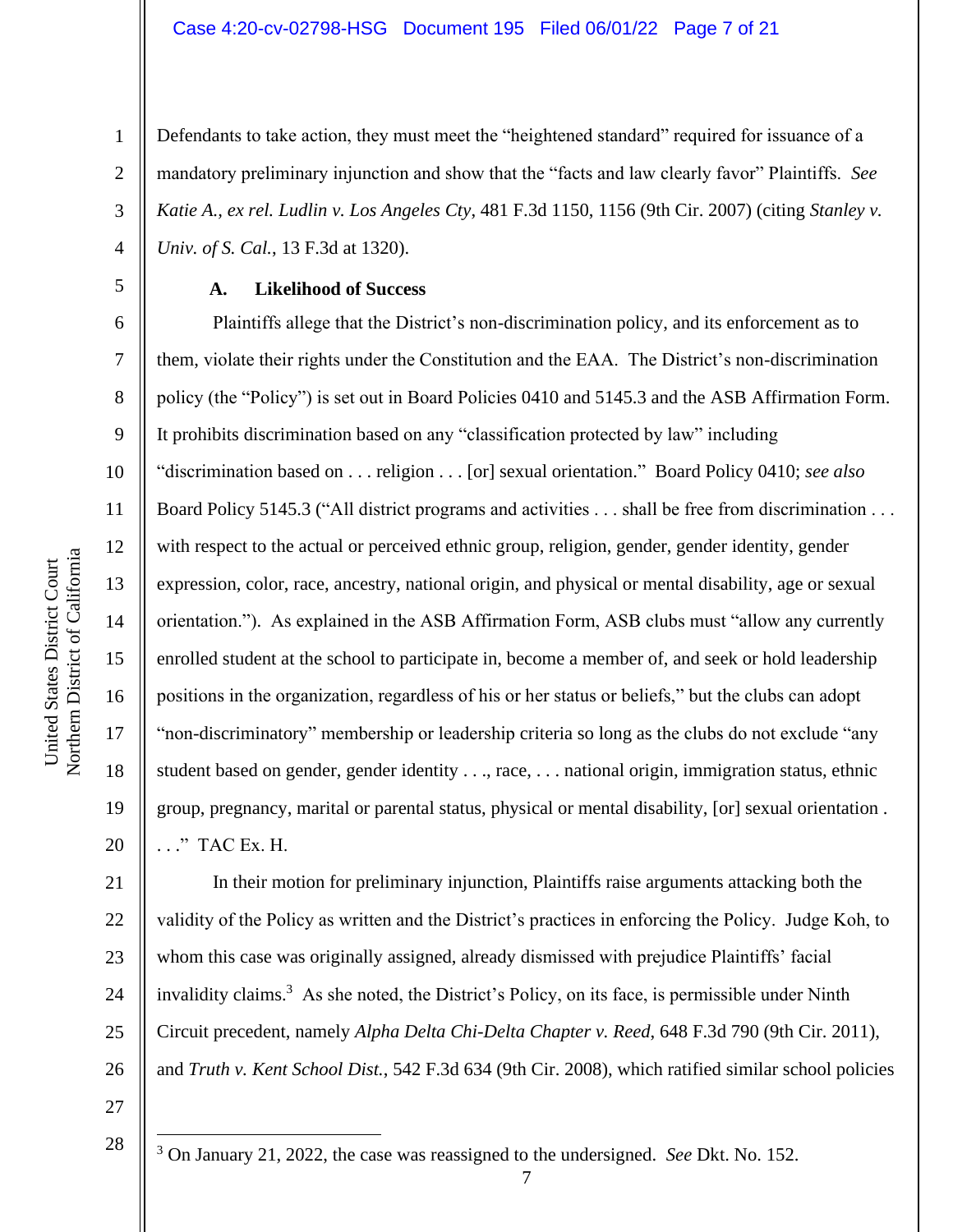prohibiting discrimination on the basis of enumerated classifications. Even if Plaintiffs' claims had not been dismissed with prejudice, this Court agrees that the Policy as written is constitutional and does not violate the EAA.

Regarding the District's enforcement of the Policy, Plaintiffs fail to show that the facts and law clearly favor their argument that the Policy has not been generally applied. Contrary to Plaintiffs' assertions, District officials are not formally empowered to allow clubs to discriminate on the basis of religion, sexual orientation, or other protected basis. And Plaintiffs fail to show that District officials have actually given any clubs permission to discriminate in violation of the Policy.

#### **i. Plaintiffs Fail to Show That the Law and Facts Clearly Favor Their Argument That the Policy, as Written, Is Unconstitutional**

#### a. Plaintiffs Have Not Clearly Shown That the Policy Violates Their Rights to Free Speech and Freedom of Expressive Association

"When a [school] excludes a student organization from official recognition for refusing to comply with the school's nondiscrimination policy, both freedom of speech and freedom of expressive association challenges are properly analyzed under the limited-public-forum doctrine." *Alpha Delta*, 648 F.3d at 797 (citing *Christian Legal Society v. Martinez*, 561 U.S. 661, 679-683 (2010)). The state may reserve limited public forums for certain groups and "[a]pplication of the less restrictive limited-public-forum analysis better accounts for the fact that" schools, through their student club programs, are "dangling the carrot of subsidy, not wielding the stick of prohibition." *Christian Legal Society*, 561 U.S. at 683. "In a limited public forum, the government may impose restrictions that are 'reasonable in light of the purpose served by the forum,' so long as the government does not discriminate against speech on the basis of its viewpoint." *Alpha Delta*, 648 F.3d at 797 (citation omitted). "[A] regulation that serves purposes unrelated to the content of expression is deemed neutral, even if it has an incidental effect on some speakers or messages but not others." *Christian Legal Society*, 561 U.S. at 695 (citation omitted). Plaintiffs' arguments that the Policy violates their First Amendment rights to free speech

1

2

3

4

5

6

7

8

9

10

11

12

13

14

15

16

17

18

19

20

21

22

23

24

25

26

27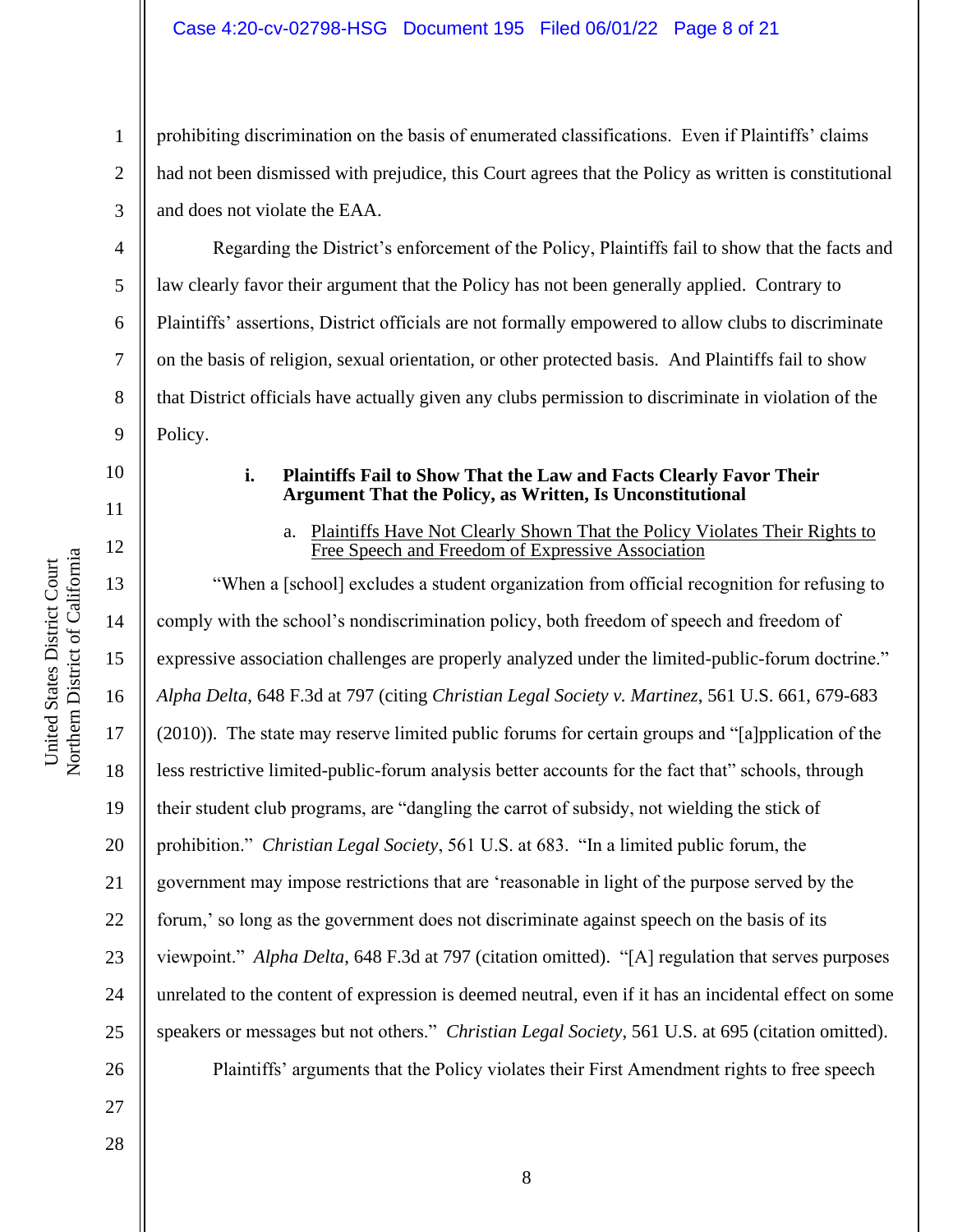#### Case 4:20-cv-02798-HSG Document 195 Filed 06/01/22 Page 9 of 21

13

14

16

17

1 2 3 4 5 6 7 8 9 10 11 and freedom of expressive association must be assessed under the limited-public-forum doctrine.<sup>4</sup> First, the District's Policy, which forbids exclusion of students based on a protected characteristic, is reasonable in light of the ASB program's purpose to engender a "positive feeling going to campus" and a feeling of connectedness among students by uniting them around common interests. *See* Dkt. No. 102-2 (Mayhew Depo. Tr.) at 35:20-36:4.<sup>5</sup> In her deposition, the Activities Director at Pioneer High School described the ASB program as an opportunity for clubs "to really engage students and to have the students feel connected to school." *Id.* at 35:20-22. The District could reasonably determine that students cannot engage in the school community if they are prohibited from joining clubs or holding leadership positions because of their race, gender, religion, national origin, or other protected characteristic. The second prong of the inquiry is whether the Policy is "neutral as to content and

12 viewpoint." *See Alpha Delta*, 648 F.3d at 802. The Ninth Circuit found a similar non-

discrimination policy content and viewpoint neutral in *Alpha Delta*. In that case, a state university

denied a Christian fraternity and sorority school recognition because the groups violated the

15 school's non-discrimination policy, which prohibited restricting membership or eligibility to hold

officer positions "on the basis of race, sex, color, age, religion, national origin, marital status,

<sup>18</sup> 19 20 21 22 23 24 25 26 27 <sup>4</sup> Plaintiffs argue that under *Boy Scouts of America v. Dale*, 530 U.S. 640, 654 (2000), forcing Pioneer FCA "to accept as leaders students who reject FCA's religious beliefs would force FCA 'to propound a point of view contrary to its beliefs,' . . . which burdens its expression and triggers strict scrutiny." Dkt. No. 102 at 23. The Supreme Court rejected this argument in *Christian Legal Society*. 561 U.S. at 682. As the Court explained, where a student group is "seeking what is effectively a state subsidy, [it] faces only indirect pressure to modify its membership policy; [the student group] may exclude any person for any reason if it forgoes the benefits of official recognition.<sup>"</sup> *Id.* The Supreme Court therefore analyzed the student group's expressive association arguments under the limited-public-forum doctrine, and did not rely on expressive association cases like *Boy Scouts of America*, in which groups were compelled to include unwanted members. *Id.* 5 In determining reasonableness, the Supreme Court in *Christian Legal Society* and the Ninth Circuit in *Alpha Delta* found it important to note that although the student groups there had been denied official recognition, they still had "alternative avenues of communication besides the forum from which they [had] been excluded." *Alpha Delta*, 463 F.3d at 799; *see also Christian Legal Society v. Martinez*, 561 U.S. 661, 691 (2010) ("But when access barriers are viewpoint neutral, our decisions have counted it significant that other available avenues for the group to exercise its First Amendment rights lessen the burden created by those barriers."). Just like those student groups, Pioneer FCA is still allowed to meet on campus as a student interest group and can advertise through "non-university electronic resources." *See Alpha Delta*, 463 F.3d at 799; Dkt.

<sup>28</sup> No. 111 at 3.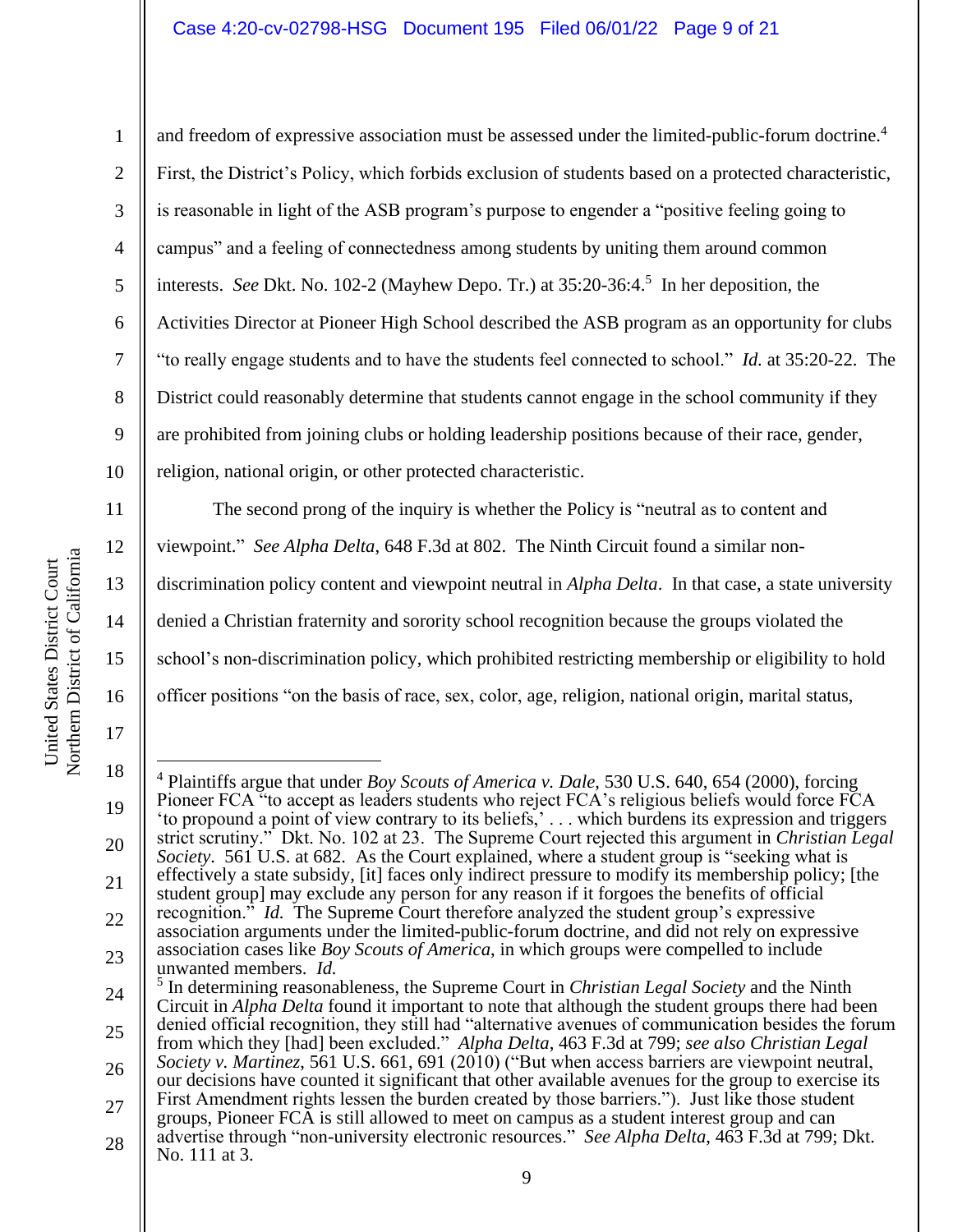2

3

4

5

6

7

8

9

10

11

12

13

14

15

16

17

18

19

20

21

sexual orientation, physical or mental handicap, ancestry, or medical condition, except as explicitly exempted under federal law." *Id.* at 796. The Court found the school's policy to be neutral because it served a purpose other than targeting speech on the basis of its content. *Id.* at 801. Instead, it served "to remove access barriers imposed against groups that have historically been excluded." *Id.* As the Court further explained, "antidiscrimination laws intended to ensure equal access to the benefits of society serve goals 'unrelated to the suppression of expression' and are neutral as to both content and viewpoint." *Id.*

Here too, the Policy is "neutral as to content and viewpoint" because it serves a purpose unrelated to the suppression of expression. *See Alpha Delta*, 648 F.3d at 802. The Board Policies existed prior to the 2019 dispute, and Plaintiffs point to no evidence that those Board Policies were implemented for the *purpose* of suppressing Plaintiffs' viewpoint. *See id.* at 801.<sup>6</sup> And as the Ninth Circuit noted, policies meant "to ensure that the school's resources are open to all interested students without regard to special protected classifications" are similar to the antidiscrimination laws intended to ensure equal access that the Supreme Court has concluded are viewpoint and content neutral. *Id.* (internal quotation omitted) (citing *Roberts v. U.S. Jaycees*, 468 U.S. 609, 623-24 (1984)). The fact that the Policy allows clubs to set "non-discriminatory criteria" but not criteria based on religion, sexual orientation, or other protected classifications does not mean the Policy aims at the suppression of speech. *Roberts v. U.S. Jaycees*, 468 U.S. at 623-24 (holding that a state law prohibiting discrimination on the basis of race, color, creed, religion, disability, national origin, or sex "does not aim at the suppression of speech [and] does not distinguish between prohibited and permitted activity on the basis of viewpoint").

22 23 24 The District's Policy is reasonable in light of the ASB program's purposes and is viewpoint and content neutral. Therefore, Plaintiffs are unlikely to prevail on their claims that the Policy, as written, violates their Free Speech and Expressive Association rights.

25 26

#### b. Plaintiffs Have Not Clearly Shown That the Policy Violates Their Right to Free Exercise of Religion

<sup>27</sup> 28 The District's non-discrimination policy, in the form of Board Policies 0410 and 5145.3, existed well before April 2019, even if the ASB Affirmation Form, which cites the pre-existing policies, was not written until later.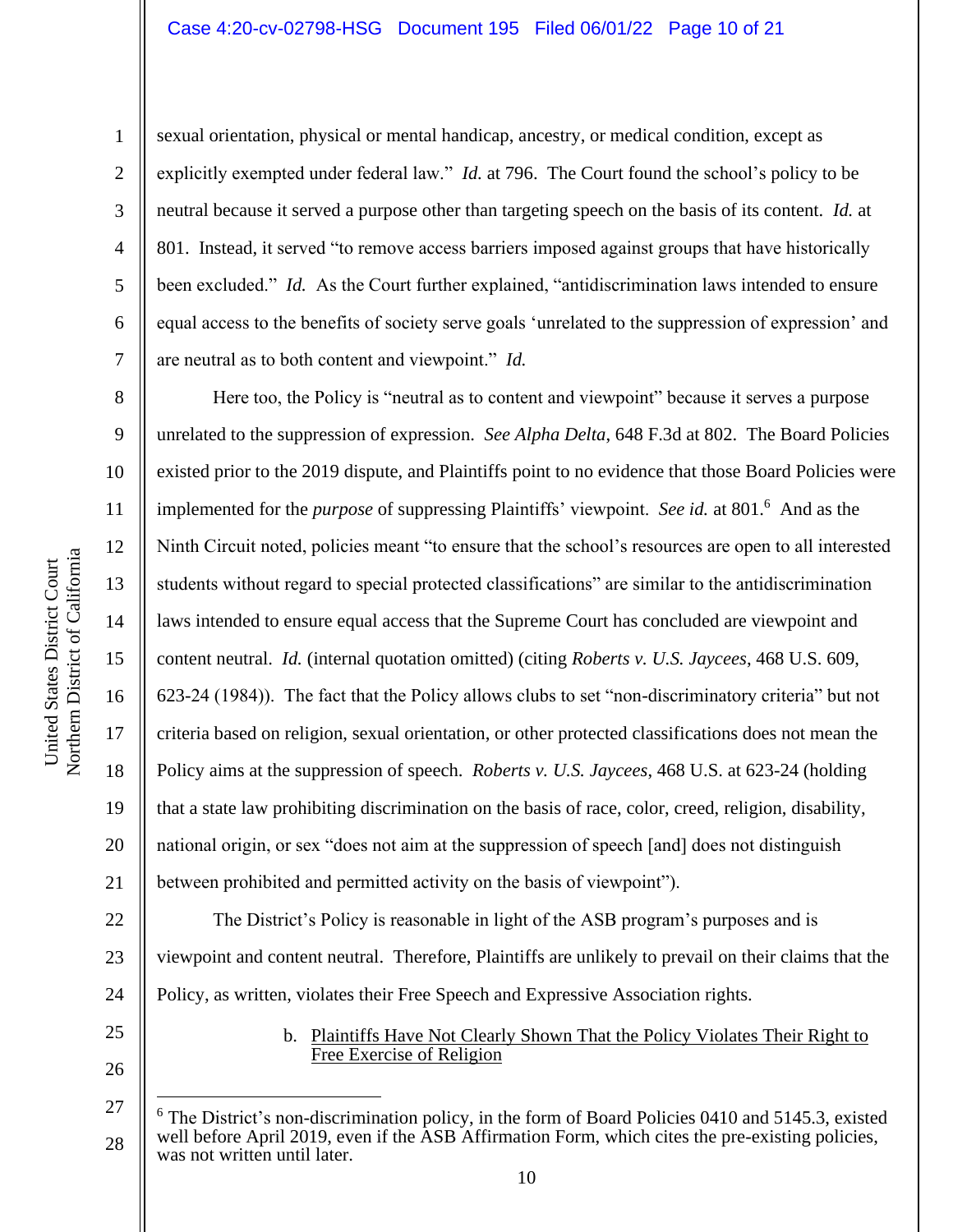2

3

4

5

6

7

8

9

10

11

12

13

14

15

16

17

18

19

20

21

22

As the Supreme Court has explained, the right of free exercise does not relieve an individual of the obligation to comply with a "valid and neutral law of general applicability on the ground that the law proscribes (or prescribes) conduct that his religion prescribes (or proscribes)." *Employment Div., Dept. of Human Resources of Oregon v. Smith*, 494 U.S. 872, 879 (1990). In other words, while the government may not impose special disabilities on the basis of religious views or religious status, "the Free Exercise Clause does not inhibit enforcement of otherwise valid regulations of general application that incidentally burden religious conduct." *Alpha Delta*, 648 F.3d at 804 (quoting *Christian Legal Society*, 561 U.S. at 697 n.27).

Plaintiffs have not shown that the Policy, as written, clearly violates their right to free exercise of their religion. The District's Policy applies to all ASB student clubs. It does not "impose special disabilities" on Plaintiffs or other religious groups, but instead affects those groups in ways incidental to the general application of the Policy. *See Alpha Delta*, 648 F.3d at 804.<sup>7</sup>

Plaintiffs urge that because the Policy allows for groups to exclude students based on "secular criteria," like club attendance and competitive skill, under *Tandon v. Newsom*, 141 S. Ct. 1294 (2021), the Policy triggers strict scrutiny. This argument is unpersuasive. The Policy does not treat comparable secular activity more favorably than religious exercise. In *Alpha Delta*, the Ninth Circuit examined a very similar non-discrimination policy that also barred discrimination on a number of grounds, including religion, and found that the policy did not target religious belief and did not impose special disabilities on religious groups. *Alpha Delta*, 638 F.3d at 804-05; *see also Christian Legal Society*, 561 U.S. at 693 (approving of a policy that allowed groups to "condition eligibility for membership and leadership on attendance, the payment of dues, or other

23

24 25

26

<sup>7</sup> Plaintiffs argue that the Policy is not one of general application because it is tantamount to a "heckler's veto." A statute cannot "allow or disallow speech depending on the reaction of the audience." *Center for Bio-Ethical Reform, Inc. v. Los Angeles County Sheriff Department*, 533 F.3d 780, 787 (9th Cir. 2008). However, the District's Policy does not prohibit discrimination only if someone complains: it flatly prohibits discrimination based on any of the listed

28 reaction of the audience. *See also infra* Section III.A.iv.

<sup>27</sup> characteristics. The District also now requires *all* ASB clubs to affirm their commitment to the District's non-discrimination policy. *See* Dkt. No. 111 at 17. Plaintiffs have not shown that the facts and law clearly favor their argument that Defendants allow or disallow speech based on the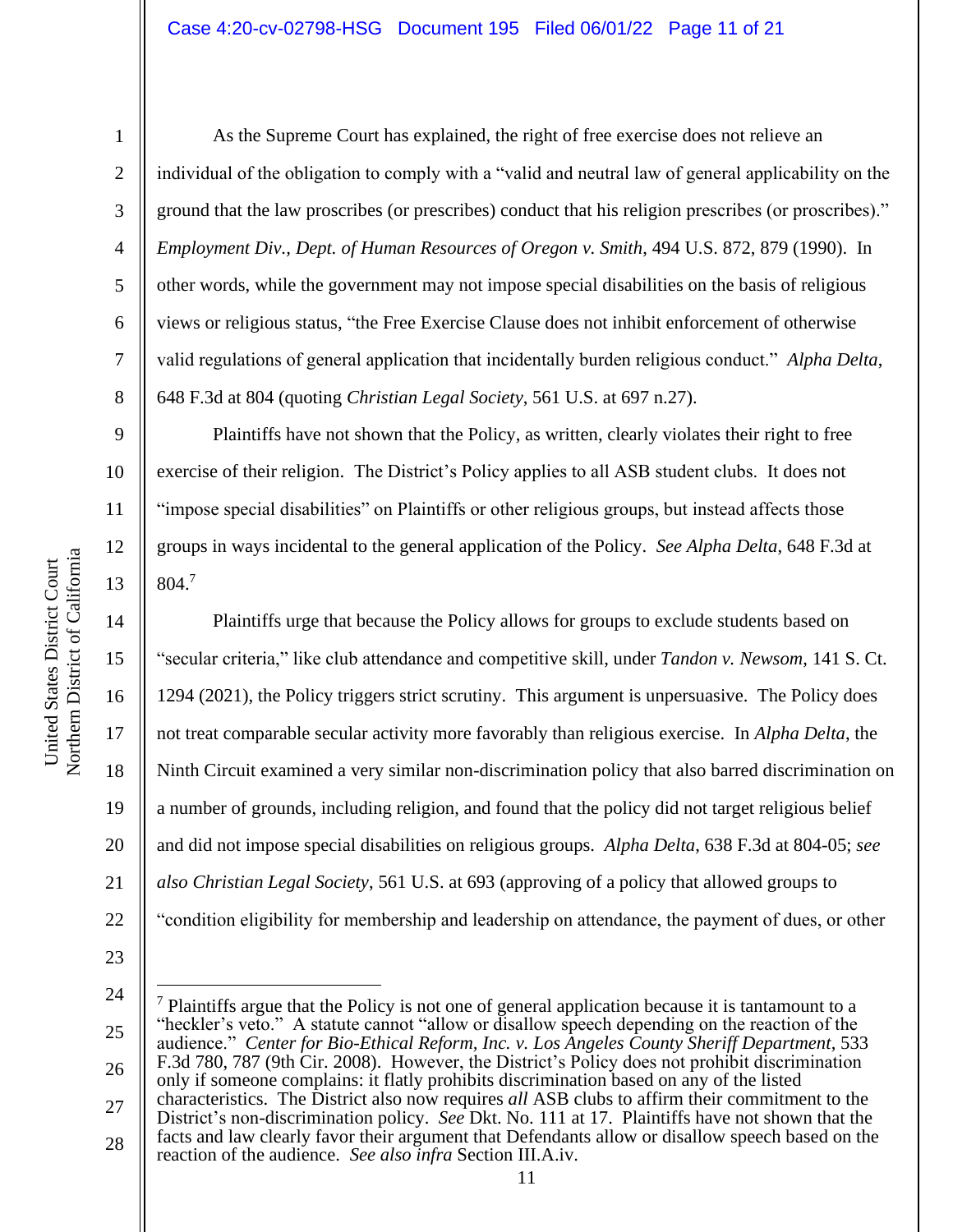neutral requirements designed to ensure that students join because of their commitment to a group's vitality, not its demise").

Plantiffs also rely on a Second Circuit case, *Hsu v. Roslyn Union Free School Dist.*, 85 F.3d 839 (2d Cir. 1996), to argue that student leaders of religious student groups are critical to the expression of the group's religious message, and therefore groups should be allowed to consider religious views in setting criteria for those who lead the group's ministry. However, Plaintiffs' reliance on *Hsu* is unpersuasive, as the Second Circuit case was decided before *Christian Legal Society*, a Supreme Court case, and *Alpha Delta*, a Ninth Circuit case, both of which upheld school non-discrimination policies that applied to student club members and leaders.<sup>8</sup>

10 11 Because the Policy is generally applicable, Plaintiffs are unlikely to prevail on their claims that the Policy violates their Free Exercise rights.

#### c. Plaintiffs Have Not Clearly Shown That the Policy Violates Their Rights Under the Equal Protection Clause

The Fourteenth Amendment requires that "all persons similarly situated should be treated alike." *Alpha Delta*, 648 F.3d at 804 (citation omitted). "A showing that a group 'was singled out for unequal treatment on the basis of religion' may support a valid equal protection argument." *Id.*

Plaintiffs have failed to show that the Policy, as written, violates the Equal Protection Clause. The fact that the Policy prohibits discrimination on certain grounds, one of which is religion, does not mean that Plaintiffs have been treated differently because of their religious status. *See id.* at 804-05. Like the policy at issue in *Alpha Delta*, where the Ninth Circuit found that the written policy did not violate the Equal Protection Clause, the Policy here is one of general application, and while it incidentally burdens Plaintiffs, it does not single them out for unequal treatment on the basis of religion. *See id.*

> **ii. Plaintiffs Fail to Show That the Law and Facts Clearly Favor Their Argument That the Policy, as Written, Violates the EAA**

1

2

3

4

5

6

7

8

9

12

13

14

15

16

17

18

19

20

21

22

<sup>26</sup> 27 <sup>8</sup> Plaintiffs also argue that "[i]nserting District officials into religious leadership decisions violates FCA's right to internal religious autonomy." Dkt. No. 102 at 24. However, the Supreme Court case Plaintiffs cite concerned the autonomy of "religious institutions." *See Our Lady of* 

<sup>28</sup> *Guadalupe Sch. v. Morrissey-Berru*, 140 S.Ct. 2049 (2020). Nothing in the record suggests that the Christian athlete student-led group at Pioneer High School organized within the school's ASB program is a religious institution akin to a private Catholic school.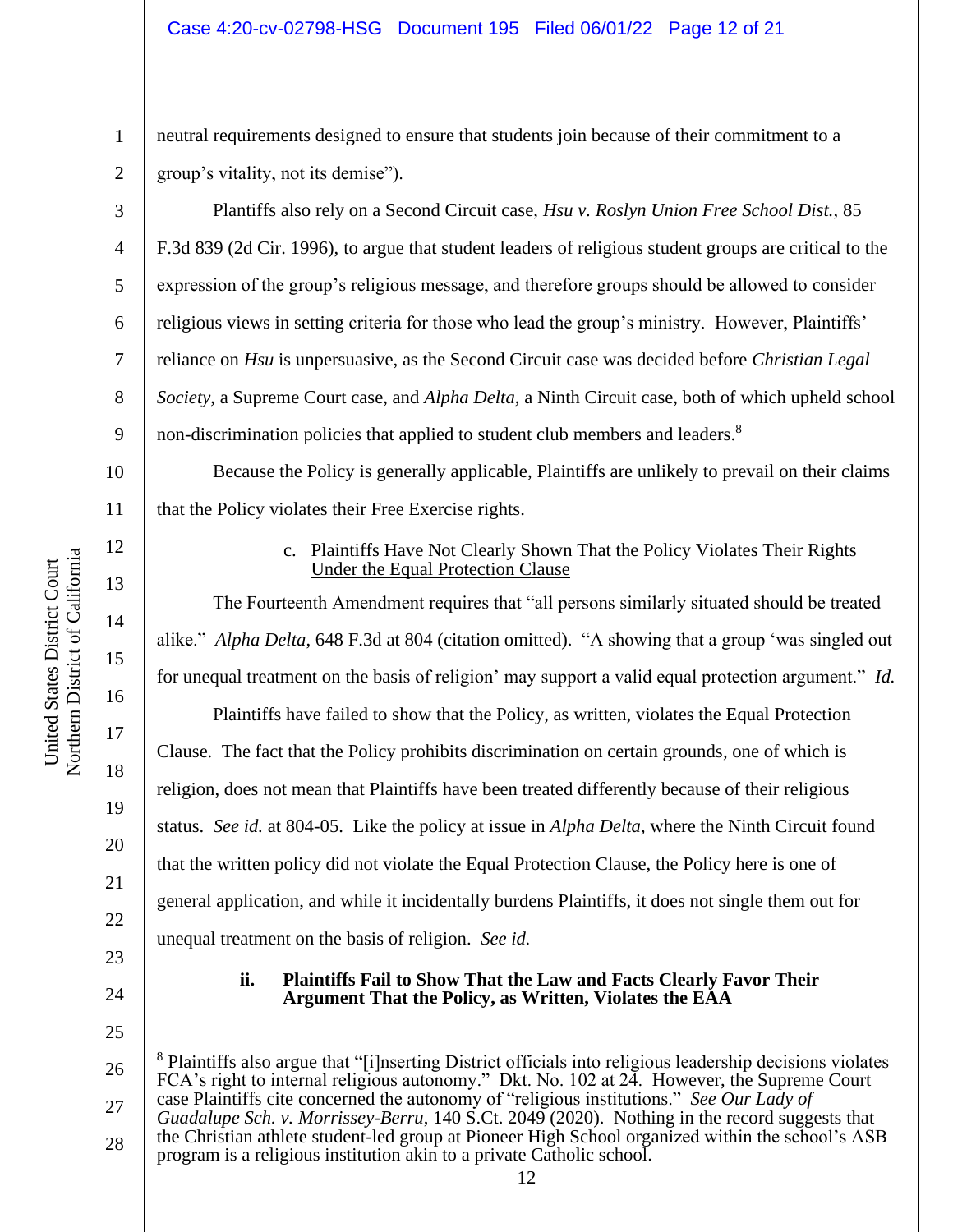2 3 4 5 6 7 8 9 10 11 12 13 "Under the Equal Access Act, a public secondary school with a 'limited open forum' is prohibited from discriminating against students who wish to conduct a meeting within that forum on the basis of the 'religious, political, philosophical, or other content of the speech at such meetings.'" *Board of Educ. of Westside Comm. Schools v. Mergens*, 496 U.S. 226, 235 (1990) (citations omitted). "A 'limited open forum' exists whenever a public secondary school 'grants an offering to or opportunity for one or more noncurriculum related student groups to meet on school premises during noninstructional time.'" *See id.* (citations omitted). A school violates the EAA when it (1) denies equal access, denies fair opportunity, or discriminates (2) based on the "content of the speech" at a group's meetings. *Truth v. Kent School Dist.*, 542 F.3d 634, 645 (9th Cir. 2008). The Ninth Circuit has noted that the EAA "clearly allows exclusions that are not 'content' based." *Id.* at 646. A "restriction on expressive activity is content-netural if it is . . . based on a non-pretextual reason divorced from the content of the message attempted to be conveyed." *Id.* at 645-46 (citation omitted). $9$ 

14 15 16 17 18 19 20 21 22 23 Here, Defendants do not contest that the EAA applies to District high schools, but argue that the Policy is content-neutral. Given the Policy's similarity to the policy at issue in *Truth*, the Court agrees with Defendants. In *Truth*, a high school declined to recognize a Bible study group because the group's requirement that members be Christian violated the school's nondiscrimination policy, which required that equal opportunity and treatment be provided to all students "without regard to race, creed, color, national origin, sex, marital status, previous arrest, . . . incarceration, or . . . disabilities." *Id.* at 639. The Ninth Circuit held that the high school's nondiscrimination policy was content-neutral, and thus did not violate the EAA, because the policy did not "preclude or discriminate against religious speech," but rather proscribed discriminatory conduct. *Id.* at 645-46.

<sup>25</sup> 26 27 28 <sup>9</sup> Plaintiffs argue that content neutrality for purposes of the EAA cannot be measured using First Amendment precedent, but they ignore that the Ninth Circuit in *Truth* relied on First Amendment cases to guide its analysis because "[c]ontent neutrality for purposes of the Equal Access Act is identical to content neutrality for First Amendment claims." *Alpha Delta*, 648 F.3d at 802 n.5. As the Ninth Circuit explained, both lines of cases inform content and viewpoint neutrality analysis "because the Equal Access Act, like the First Amendment, forbids 'denial of equal access, or fair

opportunity, or discrimination' based on the content (or viewpoint) of a group's speech." *See id.*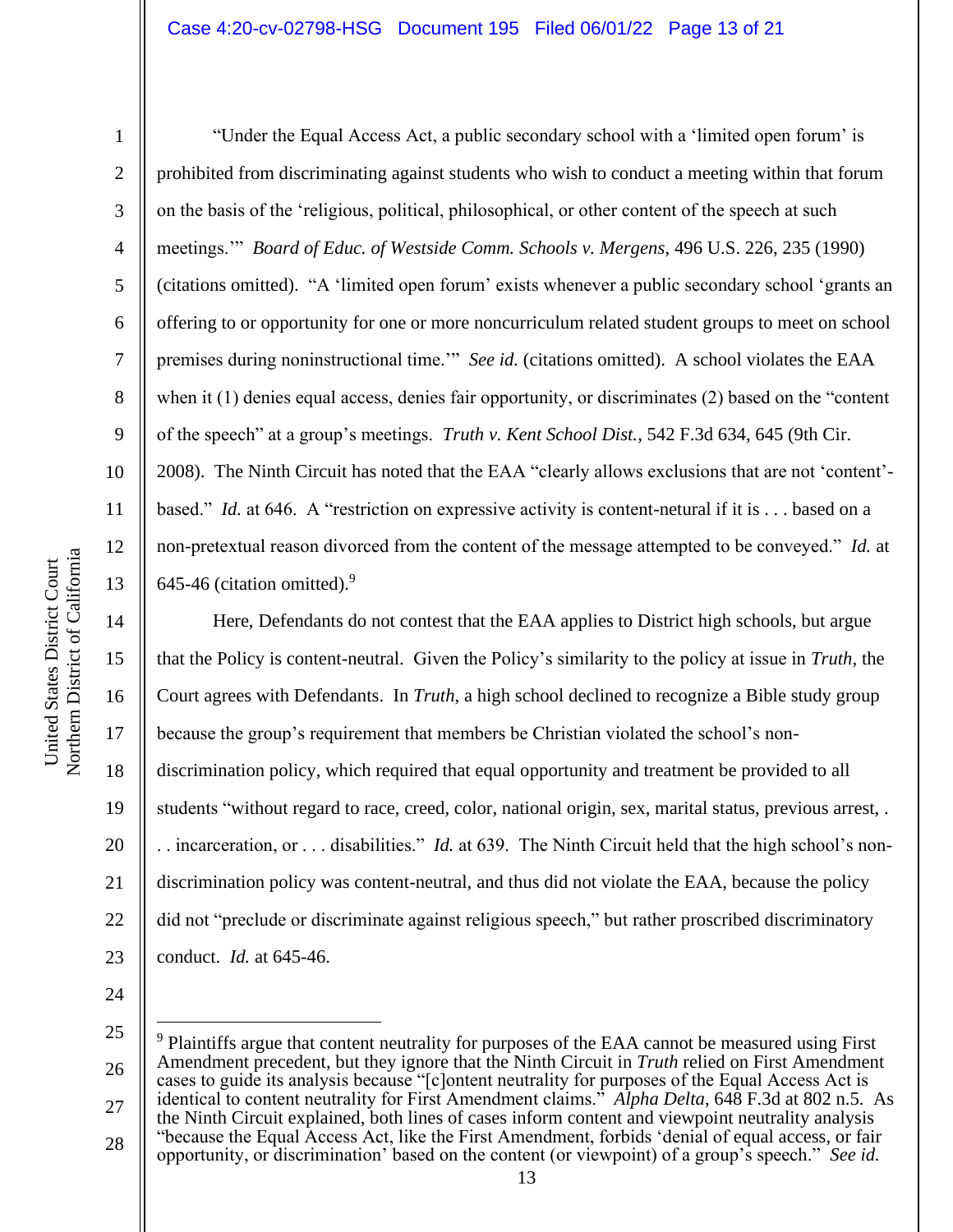2

3

4

5

6

7

8

9

10

11

12

13

14

15

16

17

18

19

20

21

22

23

24

25

26

27

Although *Truth* dealt with membership restrictions and this case concerns alleged leadership restrictions, the District's Policy is content-neutral because it does not preclude religious speech but rather prohibits acts of discrimination. *See* TAC Ex. H ("Neither the District, the ASB, nor any ASB recognized student groups shall discriminate . . ."). The Policy also has a "non-pretextual" purpose divorced from the content of the message attempted to be conveyed: "The Governing Board desires to provide a safe school environment that allows all students equal access to District programs and activities regardless of actual or perceived ethnicity, religion, gender, gender identity, gender expression, color, race, ancestry, nation origin, physical or mental disability, sexual orientation, or any other classification protected by law." Board Policy 5145.3. Given the clear Ninth Circuit precedent, Plaintiffs are unlikely to prevail on their claim that the Policy, as written, violates the EAA.

#### **iii. Plaintiffs Fail to Show That the Law and Facts Clearly Favor Their Argument That the Policy Allows For Discretionary Exceptions**

Plaintiffs also argue that the Policy impermissibly gives the District the power to grant exemptions. Where policies have a "formal mechanism for granting exceptions," it "renders [the] policy not generally applicable, regardless [of] whether any exceptions have been given." *Fulton v. City of Philadelphia, Pennsylvania*, 141 S.Ct. 1868, 1879 (2021). For example, in *Fulton*, a city's contract with foster care agencies did not allow the agencies to reject foster parents based on their sexual orientation "unless an exception is granted by the Commissioner." *Id.* at 1878. The Supreme Court found that the non-discrimination requirement in the contract was not generally applicable because it included "a formal system of entirely discretionary exceptions." *Id.* at 1878. This formal mechanism for granting exceptions invited "the government to decide which reasons for not complying with the policy [were] worthy of solicitude," and therefore the policy was not neutral and generally applicable. *See id.* at 1879.

Plaintiffs rely on *Fulton* to argue that the District's Policy impermissibly allows District officials to decide whether and how student clubs can discriminate. Given the text of the Board Policies and the ASB Affirmation Form, Plaintiffs are unlikely to succeed on this argument. The Board Policies prohibit discrimination with respect to a student's "actual or perceived ethnic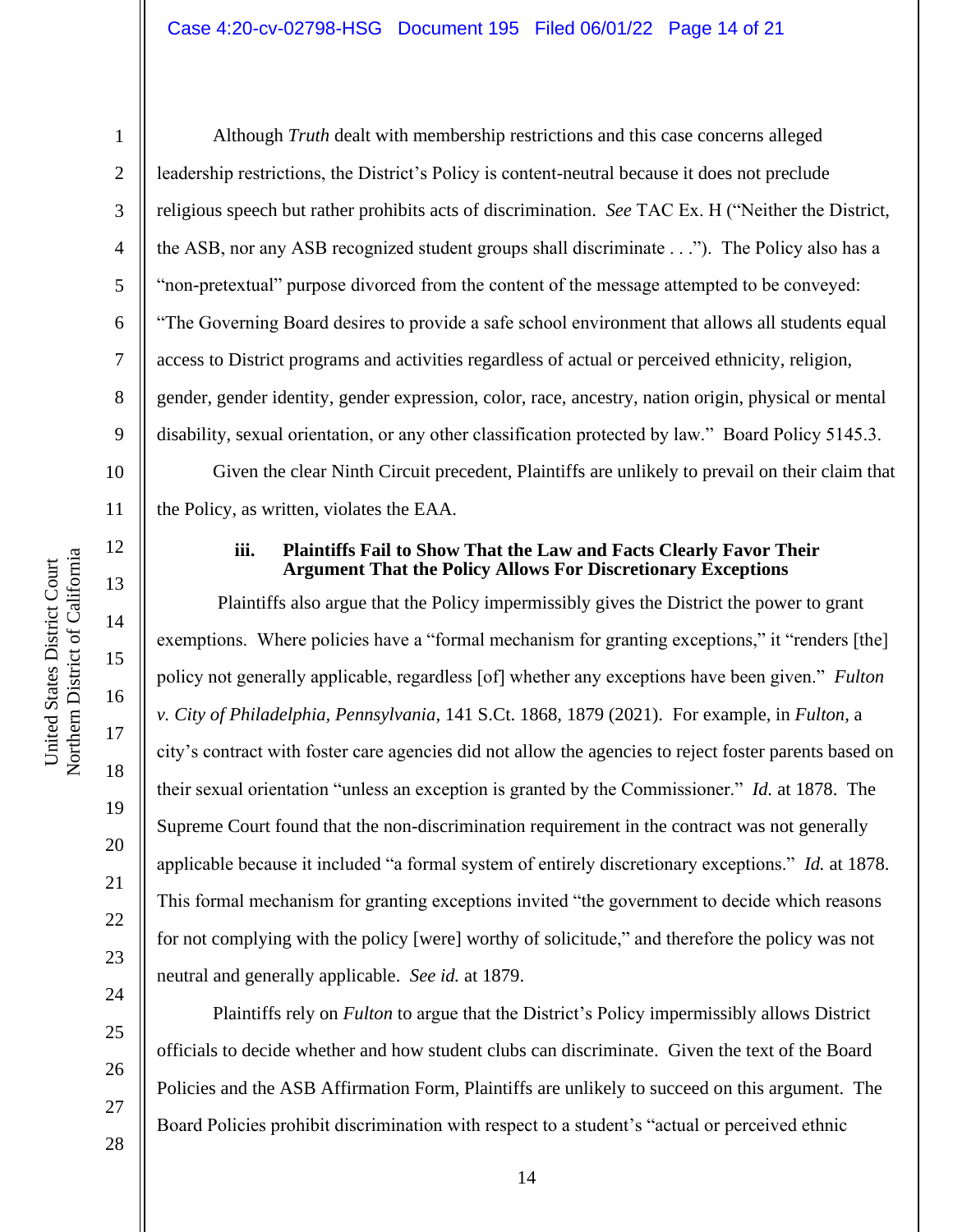1

2

3

4

5

6

8

9

10

11

12

13

14

15

16

17

18

19

20

21

22

group, religion, gender, gender identity, gender expression, color, race, ancestry, national origin, and physical or mental disability, age or sexual orientation." Board Policy 5145.3; *see also* Board Policy 0410. Neither Board Policy reserves for the District the power to allow exceptions. The ASB Affirmation Form says that no ASB group "shall discriminate against any student or group of students or any other person on any unlawful basis" and repeats the list of protected classifications. TAC Ex. H. According to the ASB Affirmation Form, student groups "may adopt non-discriminatory criteria," but in no way does the Form suggest that a District official may allow groups to discriminate based on a protected characteristic. *See id.* Unlike the policy in *Fulton*, which allowed officials to grant exceptions to allow discrimination based on sexual orientation, the Policy here does not say that the District can grant exceptions allowing an ASB club to discriminate based on religion, sexual orientation, or any of the other protected characteristics.

Plaintiffs argue that allowing student groups to adopt "non-discriminatory criteria" gives District officials an impermissible degree of discretion. A plain reading of the Board Policies and the ASB Affirmation Form, however, shows that discriminatory criteria are enumerated in the list of protected characteristics, so non-discriminatory criteria must be criteria not based on those characteristics. Requiring District officials to enforce a mandate not to allow discrimination based on race, gender, religion, sexual orientation, or other unlawful basis is not unfettered discretion. For these reasons, Plaintiffs have failed to clearly show that the Policy creates a formal mechanism for granting exceptions as discussed in *Fulton*.

**iv. Plaintiffs Fail to Show That the Law and Facts Clearly Favor Their Argument That the Policy Has Been Selectively Enforced in Violation of the Constitution and EAA**

23 24 25 26 27 28 In both *Alpha Delta* and *Truth*, the Ninth Circuit remanded on the factual question of whether the defendants in practice allowed certain groups to operate in violation of the nondiscrimination policies. *Alpha Delta*, 648 F.3d at 803-804; *Truth*, 542 F.3d at 648. The Ninth Circuit reasoned that enforcing the non-discrimination policy against some groups but not others raises a question as to whether the religious group was refused an exemption because of its religious viewpoint. *Alpha Delta*, 648 F.3d at 804; *Truth* 542 F.3d at 648 ("If indeed the District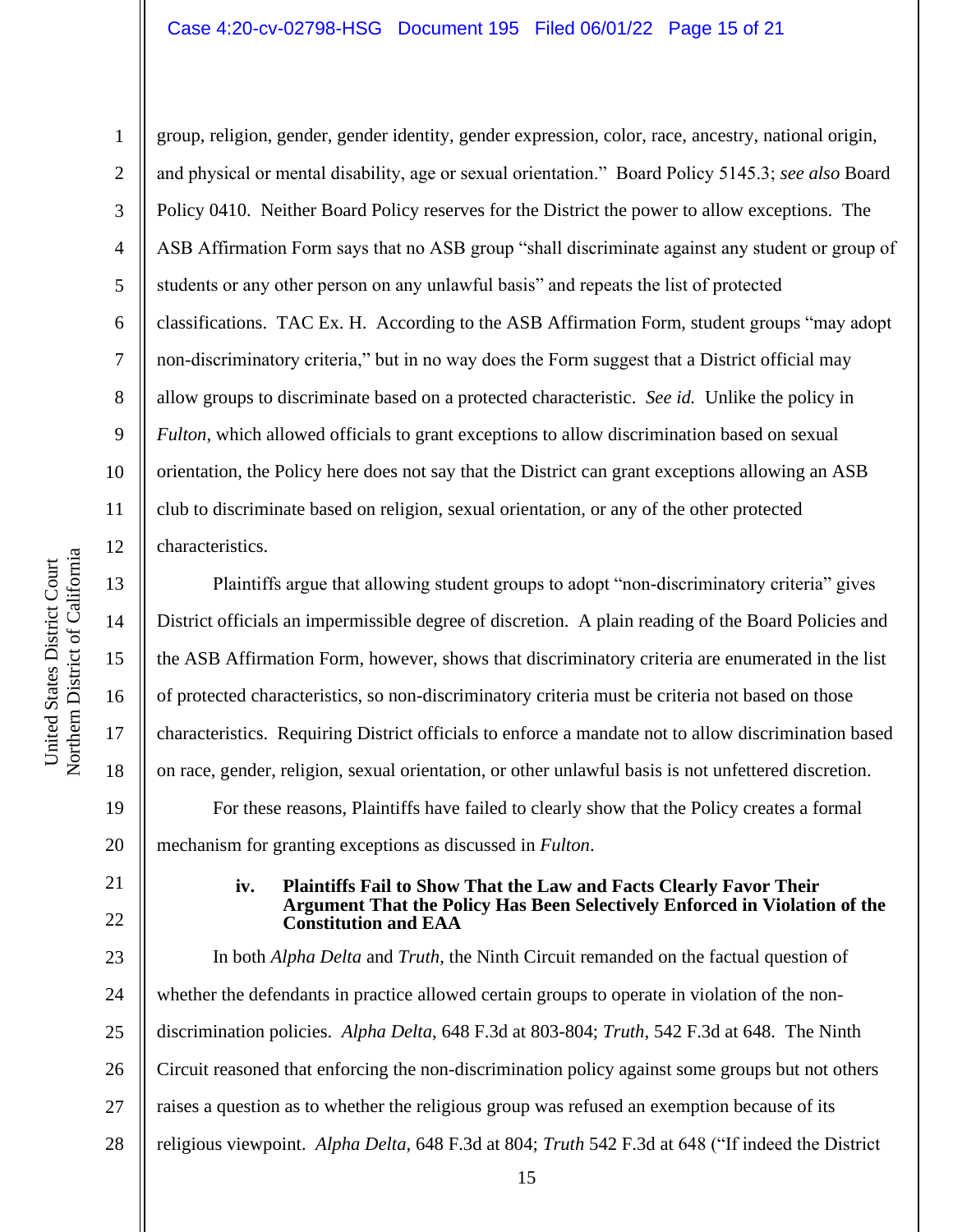has a policy of enforcing the non-discrimination policy only against religious groups, this policy would of course violate the [EAA]."). Further fact development was necessary because "it [was] possible that [the other] groups were approved inadvertently because of administrative oversight, or that [the other] groups have, despite the language in their applications, agreed to abide by the nondiscrimination policy." *Alpha Delta*, 648 F.3d at 804.

Here, Plaintiffs similarly argue that Defendants have, in practice, selectively enforced the Policy, allowing some clubs to discriminate while strictly enforcing the Policy as to others.<sup>10</sup> Importantly, the question here is whether Defendants have granted some groups *exemptions* to the Policy, or, in other words, whether Defendants have allowed other student groups to act in violation of the Policy. The District's interactions with a number of the student groups Plaintiffs cite as proof of unequal treatment did not involve any "exemptions" to the Policy, as those groups' membership and leadership criteria do not use impermissible "discriminatory criteria" as defined by the Policy. For example, Plaintiffs object that the National Honor Society requires members to have a minimum GPA and can disqualify applicants who are "unworthy citizen[s]." Dkt. No. 115 at 8. However, neither of those criteria are disallowed under the Board Policies or precluded by the ASB Affirmation Form. On the other hand, requiring leaders to swear that their religious beliefs are the same as those described in the FCA's Statement of Faith and further requiring them to comply with the Sexual Purity Statement that says sex can only occur between a married man and woman does violate the Policy's prohibition on "leadership criteria that excludes any student based on . . . religion . . . [or] sexual orientation." *See* TAC Ex. H.

21 22

1

2

3

4

5

6

7

8

9

10

11

12

13

14

15

16

17

18

19

20

That said, Plaintiffs also allege that the District "has approved numerous student group

<sup>23</sup> 24 25 26 27 28  $10$  The Court limits its analysis to student groups seeking ASB recognition, as those are the groups similarly situated to Plaintiffs. Plaintiffs argue that the school has improperly restricted their speech and religious exercise rights within the limited public forum and limited open forum created by the school. District programs, such as school sports teams, are not "student groups" that are a part of the limited public forum or that trigger the EAA. *See* 20 USC § 4071(c) ("A public secondary school has a limited open forum whenever such school grants an offering to or opportunity for one or more noncurriculum related *student groups* to meet on school premises during noninstructional time.") (emphasis added); *see also* Cal. Code Regs. tit. 5, § 4910 (California state regulation regarding nondiscrimination in schools that distinguishes between clubs, defined as a "group of students which meets on school property and which is student initiated, student operated and not sponsored by the educational institution," and extracurricular activities, defined as "an activity that is sponsored" by the district).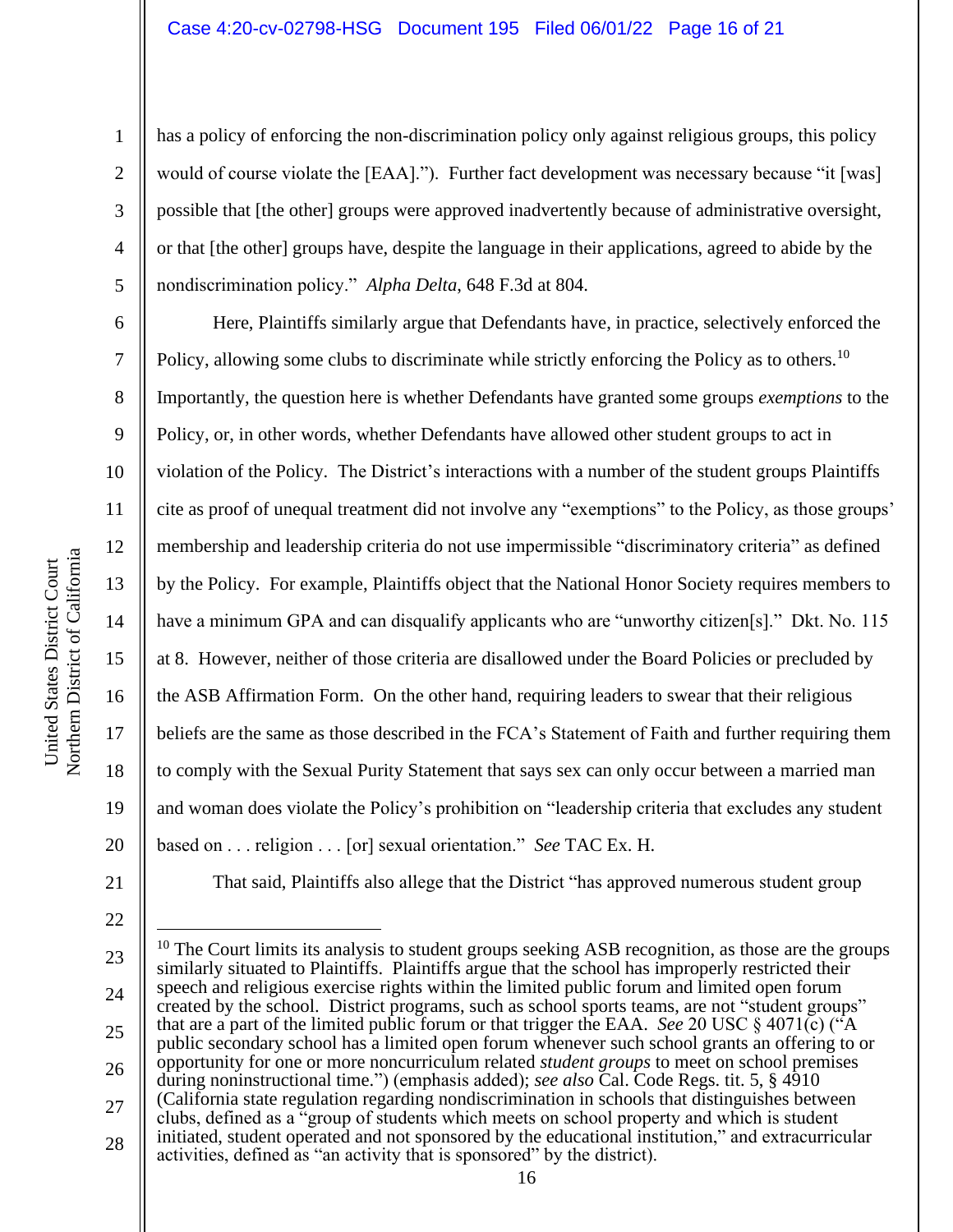applications that discriminate on one or more of the criteria listed in its non-discrimination policy." Dkt. No. 102 at 4. As examples, Plaintiffs allege that the Girls Who Code club, the Big Sister/Little Sister club, the Girls Circle club, and the Simone club "have been allowed to select members and leaders based on sex." *Id.* at 4, 17. But the evidence regarding these examples does not support Plaintiffs' argument. In her deposition, the Activities Director for Pioneer High School said that Girls Who Code could limit their membership to students who identify as female, but an email from a Girls Who Code organization manager to the Associate Superintendent of the District says that "GWC strives to close the gender gap; however all interested students may participate." *See* Dkt. No. 102-2 (Mayhew Depo. Tr.) at 35:20-36:4; Dkt. No. 102-5 (Blomberg Decl.) Ex. GG. Moreover, Defendants say that male students do participate in and lead Girls Who Code. *See* Dkt. No. 111 at 14; Dkt. No. 111-1 (Mayhew Decl.) ¶ 25; Dkt. No. 111-4 (Glasser Depo. Tr.) at 182:8-183:2.In his deposition, Principal Espiritu said that if a male student wanted to join the Big Sister/Little Sister club, the group would need "to be inclusive and consider it." Dkt. No. 102-1 (Expiritu Depo. Tr.) at 135:6-9. The District also represents that neither the Girls Circle nor the "Simone Club" were approved as ASB clubs. The Girls Circle is a school counseling group run by school staff, and the District says it has no record of a Simone Club ever applying for ASB recognition. Dkt. No. 111 at 14, 20 n.11; Dkt. No. 111-1 (Mayhew Decl.) ¶¶ 26, 31. These examples do not show that the District has, in the past, knowingly allowed ASB clubs to violate the Policy.

20 21 22 23 And even if Plaintiffs were able to show clear past selective enforcement, the District represents that it has implemented new procedures to ensure Policy compliance. *See id.* at 17. As Plaintiffs' supplement to the record shows, ASB clubs are now adopting constitutions based on a San Jose Unified School District template. *See* Dkt. No. 177-3.<sup>11</sup> The new club constitutions

24

25 26 <sup>11</sup> The Court **GRANTS** Plaintiffs' Administrative Motion for Leave to Supplement the Preliminary Injunction Record, filed as docket number 177. Defendants agree that these materials were not available when the preliminary injunction motion was originally filed and briefed. Dkt. No. 178 at 2. The Court finds that these materials are relevant and properly considered as part of the motion for preliminary injunction record. *Herb Reed Enterprises, LLC v. Florida* 

- 27 28 *Entertainment Management*, 736 F.3d 1239, 1250 n.5 (9th Cir. 2013) (explaining that "the rules of evidence do not apply strictly to preliminary injunction proceedings" and that it is "within the
- discretion of the district court to accept . . . hearsay for purposes of deciding whether to issue the

1

2

3

4

5

6

7

8

9

10

11

12

13

14

15

16

17

18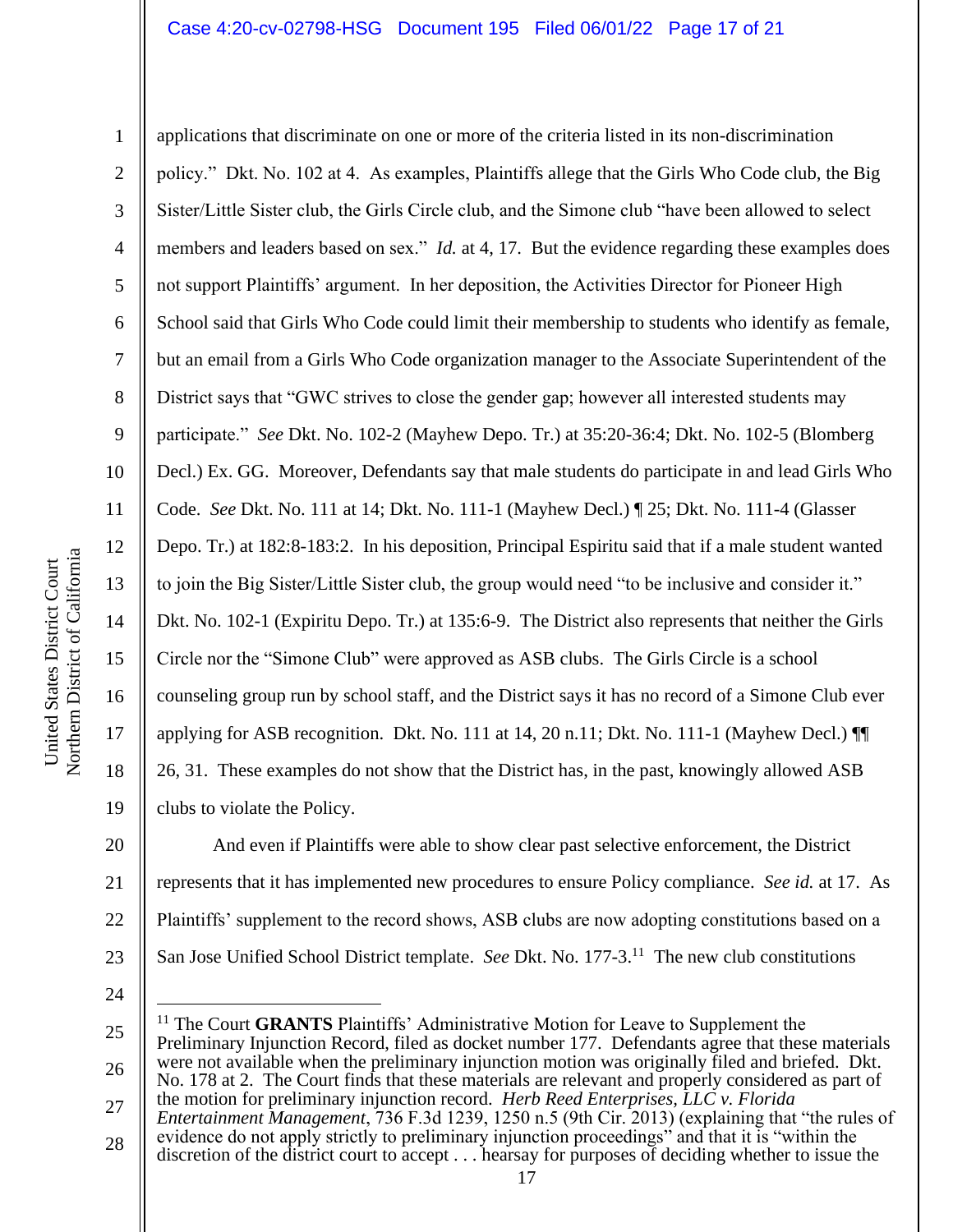include verbiage similar to the ASB Affirmation Form, including:

"The club shall not discriminate against any student or group of students or any other person on any unlawful basis, including on the basis of gender, gender identity and/or expression, race, . . . . color, religion, ancestry, national origin, immigration status, ethnic group, pregnancy, marital or parental status, physical or mental disability, sexual orientation, or the perception of one or more of such characteristics . . . ."

*Id.* at 17. The form language also states that "[t]he club shall not adopt or enforce any membership, attendance, participation, or leadership criteria that excludes any student on any of the foregoing grounds." *See id.*

The 2021-2022 school year applications Plaintiffs offer as proof of selective enforcement also fail to demonstrate that the District enforces the Policy as to some student groups but not others. The club constitution for Senior Women, which includes the above-described nondiscrimination provisions, says that its members are "students who are seniors who identify as female," but it also says that "[a]ny currently enrolled student in the School shall be eligible for membership." Dkt. No. 177-3 at 67. While there is arguably some tension in these statements, on the current record there is not clear proof that the District allows the club to violate the Policy. Similarly, while a spreadsheet produced by Defendants and submitted by Plaintiffs says the proposed South Asian Heritage club "will prioritize south asian acceptance," it also says the group will have "[n]o cap on members" and it is "fine with non south asians joining." Dkt. No. 177-3 at 13. None of the statements that Plaintiffs highlight are clear evidence that any club discriminates in violation of the Policy. As the Ninth Circuit noted in *Alpha Delta*, evidence that groups were "approved inadvertently because of administrative oversight" or "have, despite the language in their applications, agreed to abide by the nondiscrimination policy," does not necessarily establish that a school refused to grant an exception because of a group's religious viewpoint. *See Alpha Delta*, 648 F.3d at 803-04.

24 25

And across the board, the District requires all ASB clubs to confirm their commitment to

26 27 preliminary injunction") (citation omitted). The Court also **OVERRULES** Defendants' evidentiary objections, docket number 112, to exhibits included in Plaintiff's Motion for Preliminary Injunction, docket number 102, because the materials are relevant and properly considered as part of the motion for preliminary injunction record. *See id.* Plaintiffs' Motion to

28 Strike, docket number 114, is **TERMINATED AS MOOT**.

1

2

3

4

5

6

7

8

9

10

11

12

13

14

15

16

17

18

19

20

21

22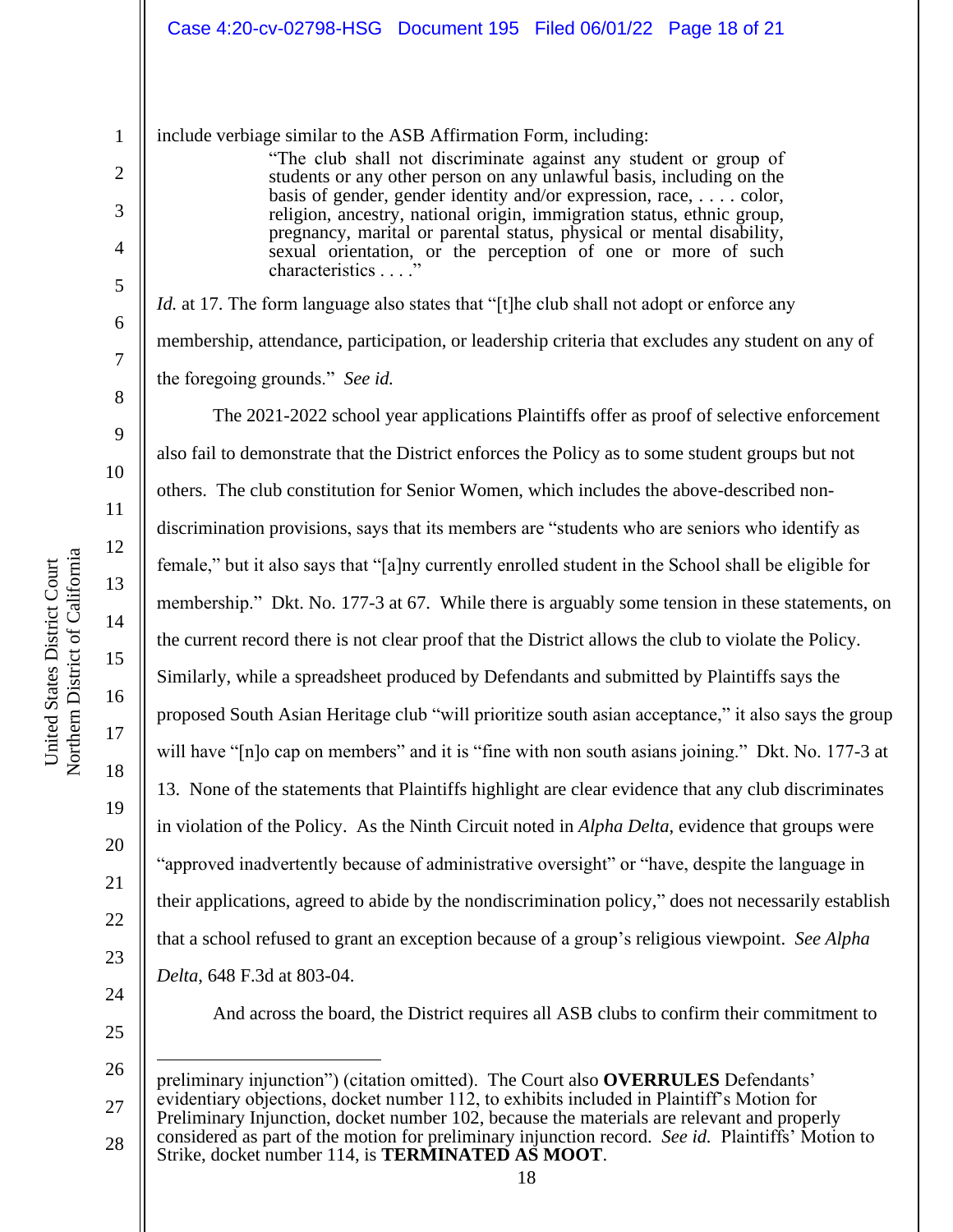the non-discrimination policy. There is no indication in the record that any club other than Pioneer FCA has refused to sign the ASB Affirmation Form. *See* Dkt. No. 115 at 15. This is another way that Plaintiffs fail to show that like entities are being treated differently.

In summary, Plaintiffs have failed to meet their burden to show that the facts and law clearly favor their position that the District in practice selectively enforces the Policy.

1

2

3

4

5

6

7

8

9

10

11

12

13

14

15

16

### **B. Irreparable Injury**

The Supreme Court has stated that "[t]he loss of First Amendment freedoms, for even minimal periods of time unquestionably constitutes irreparable injury." *Elrod v. Burns*, 427 U.S. 347, 373 (1976); *see also CTIA – The Wireless Association v. City of Berkeley, California*, 928 F.3d 832, 851 (9th Cir. 2019) ("[A] party seeking preliminary injunctive relief in a First Amendment context can establish irreparable injury . . . by demonstrating the existence of a colorable First Amendment claim." (citation omitted)). Building on this logic, other courts have similarly found that violations of the Equal Access Act inflict irreparable injury because the Act protects "expressive liberties." *Colin ex rel. Colin v. Orange Unified School Dist.*, 83 F. Supp. 2d 1135, 1149 (C.D. Cal. 2000); *see also Hsu v. Roslyn Union Free School Dist.*, 85 F.3d 839, 872 (2d. Cir. 1996).

17 18 19 20 21 22 23 24 25 26 27 28 Plaintiffs argue that the Policy, as written, and the District's uneven enforcement of the Policy violates their rights, thereby causing them injury. FCA chapters within the District can meet and hold events on campus, which Pioneer FCA has done. *See* Dkt. No. 111 at 3. However, they do not have ASB recognition, which carries with it various benefits such as being listed in the yearbook, and, if the District is found to have violated the Constitution and the EAA, the denial of ASB recognition can amount to an injury. *See Board of Educ. of the Westside Comm. Schools v. Mergens, et al.*, 496 U.S. 226, 246-47 (1990) (holding that refusing to recognize a Christian club denied the club "equal access" under the Equal Access Act and noting that "[o]fficial recognition allows student clubs to be a part of the student activities program and carries with it access" to various publication systems); *Elrod v. Burns*, 427 U.S. 347, 373 (1976). If, as Plaintiffs assert, the Policy as written violates their rights or they are being singled out because of the religious content of their speech, that would constitute an injury based on the deprivation of their "expressive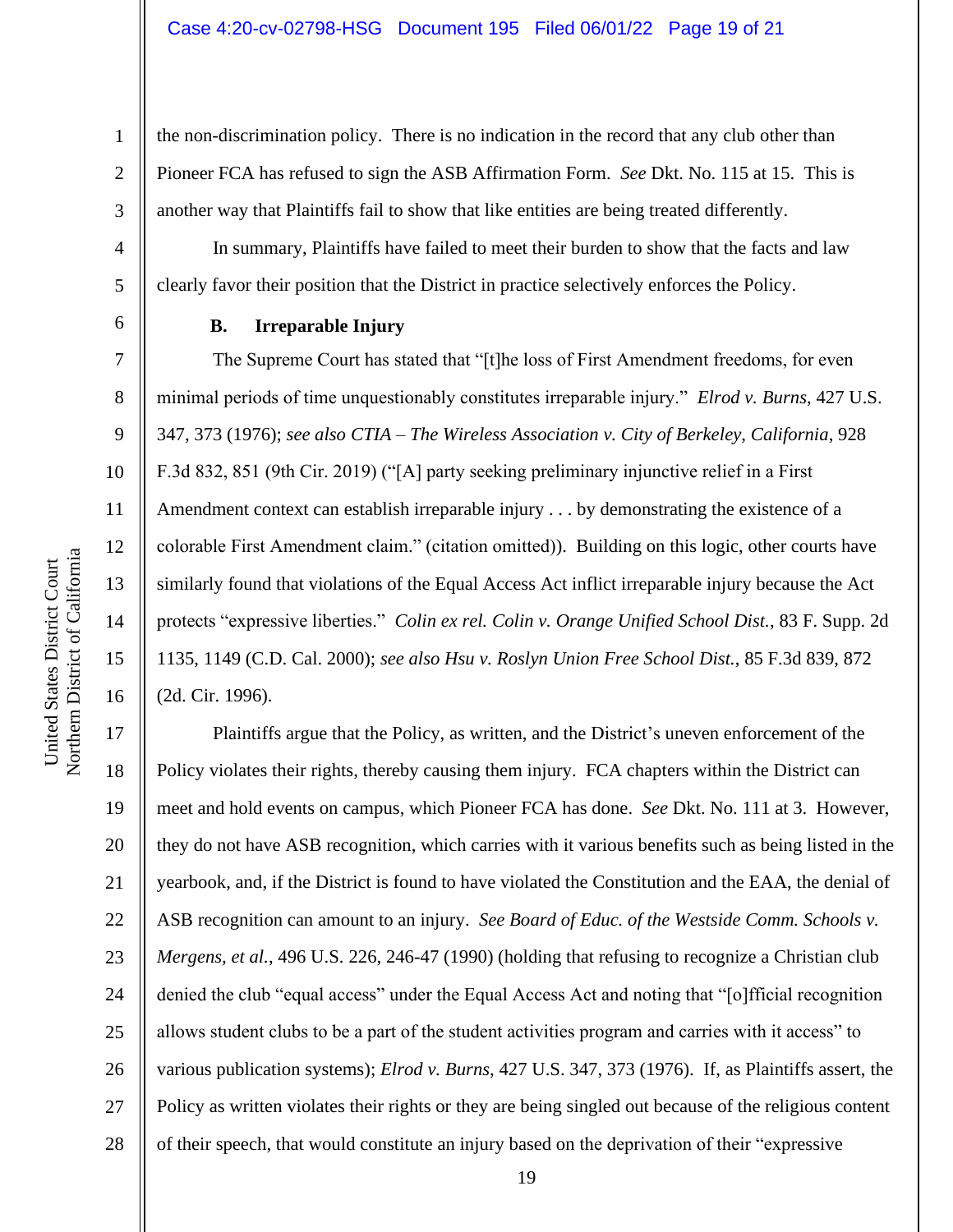liberties" as protected by the Constitution and the EAA.

**C. Balance of Equities and Public Interest**

When the government is a party to a case, the balance of equities and the public interest factors merge. *Drake Bay Oyster Co. v. Jewell*, 747 F.3d 1073, 1092 (9th Cir. 2014). Here, both sides assert important interests. Plaintiffs argue that because they have raised First Amendment questions, the balance of hardships and public interest are in their favor. *See American Beverage Ass'n v. City and Cty of San Francisco*, 916 F.3d 749, 758 (9th Cir. 2019) ("The fact that the plaintiffs have raised serious First Amendment questions compels a finding that there exists the potential for irreparable injury, or that at the very least the balance of hardships tips sharply in [the plaintiffs'] favor." (citation and internal quotation marks omitted)).

Defendants, on the other hand, argue that the balance of equities and public interest does not weigh in Plaintiffs' favor because "[e]xempting Pioneer FCA from the Policy would unfairly shift the burden and stigma of discrimination to other students." Dkt. No. 111 at 24. As the

Supreme Court explained in *Christian Legal Society*:

"Exclusion, after all, has two sides. [The school], caught in the crossfire between a group's desire to exclude and students' demand for equal access, may reasonably draw a line in the sand permitting *all* organizations to express what they wish but *no* group to discriminate in membership."

561 U.S. at 694. In adopting its non-discrimination policy, the District had to weigh the interests of students who seek to exclude, the interests of students who face exclusion in the absence of a non-discrimination policy, and the educational costs and benefits of striking a particular balance between them.

 The balance between these competing, and weighty, interests does not tip so sharply in Plaintiffs' favor so as to justify a mandatory preliminary injunction.

# **IV. CONCLUSION**

The Court **DENIES** Plaintiffs' motion for a preliminary injunction. Because the Court **OVERRULES** Dkt. No. 112, Defendants' evidentiary objections, it **TERMINATES AS MOOT** Dkt. No. 114, Plaintiffs' motion to strike. The Court also **DENIES** Dkt. No. 119, Defendants' administrative motion to file supplemental declarations and evidence in support of its opposition

1

2

3

4

5

6

7

8

9

10

11

12

13

14

15

16

17

18

19

20

21

22

23

24

25

26

27